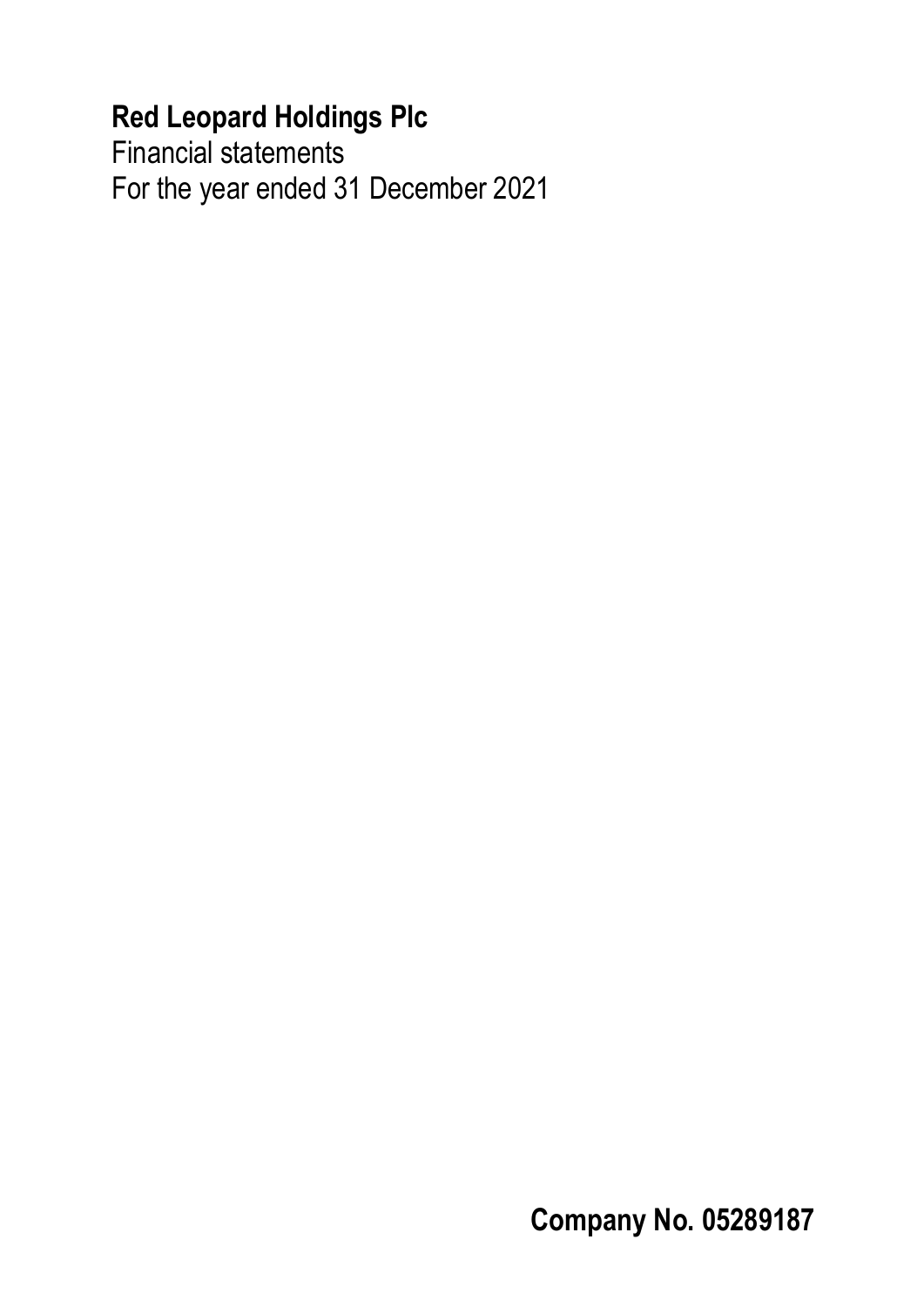# Company information

| <b>Directors</b>            | J J May<br>T Hayward<br>S J Adam<br>T Hoyer (resigned 10 January 2022)                                 |
|-----------------------------|--------------------------------------------------------------------------------------------------------|
| Secretary                   | Nicola Baldwin<br>50 Jermyn Street<br>London<br>SW1Y 6LX                                               |
| Company registration number | 05289187                                                                                               |
| Registered office           | 50 Jermyn Street<br>London<br>SW1Y 6LX                                                                 |
| Auditor                     | <b>Bright Grahame Murray</b><br>Emperor's Gate<br>114a Cromwell Road<br>Kensington<br>London<br>SW74AG |
| <b>Bankers</b>              | <b>Barclays Bank Plc</b><br>Pall Mall 2<br>Leicester<br><b>LE87 2BB</b>                                |
| Website                     | www.redleopardholdings.com                                                                             |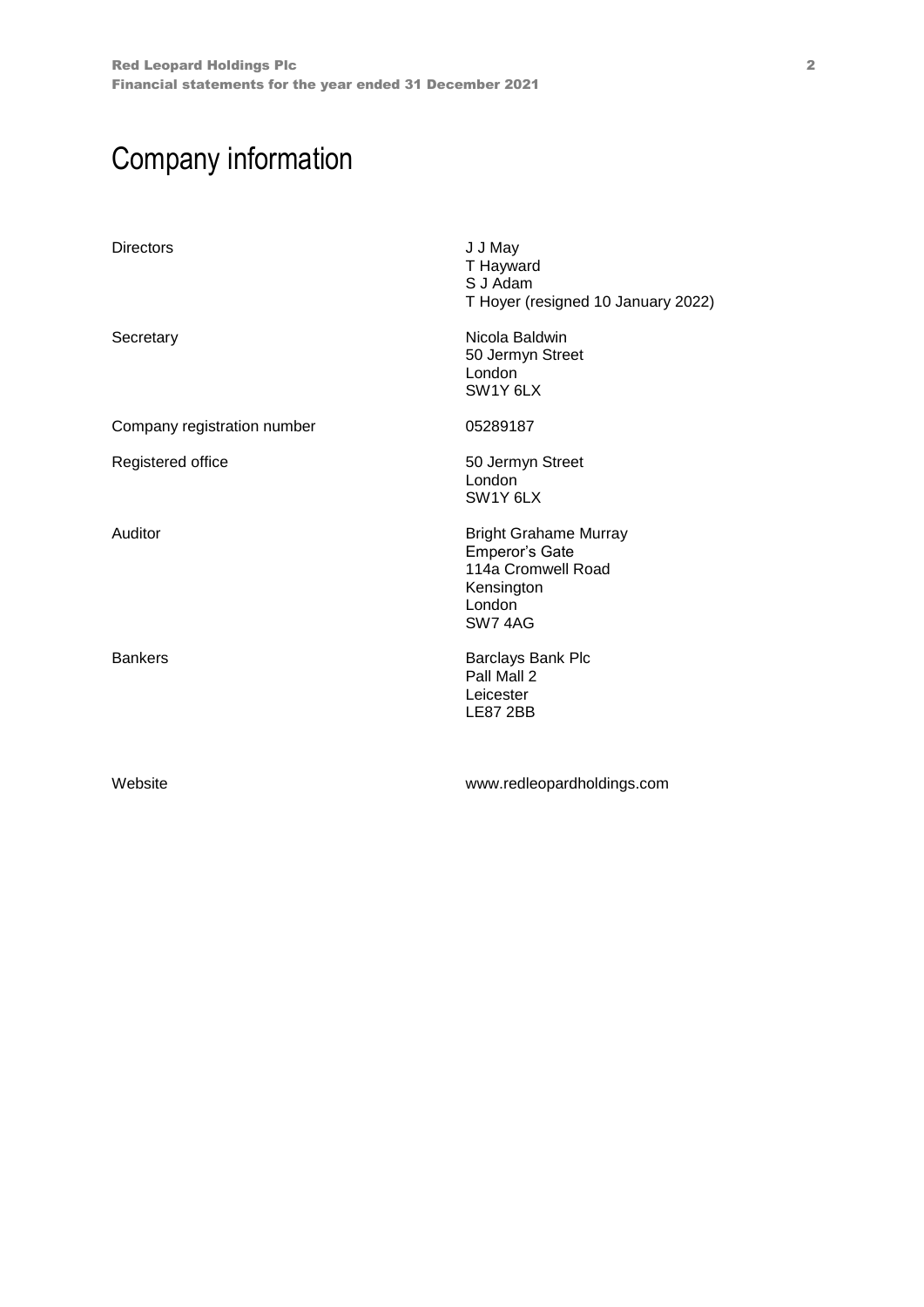## **Contents**

| Chairman's statement                           | $\overline{4}$ |
|------------------------------------------------|----------------|
| Strategic report                               | 5              |
| Report of the directors                        | 8              |
| Report of the independent auditor              | 11             |
| Consolidated statement of comprehensive income | 15             |
| Consolidated statement of financial position   | 16             |
| Company statement of financial position        | 17             |
| Consolidated statement of changes in equity    | 18             |
| Company statement of changes in equity         | 19             |
| Consolidated statement of cash flows           | 20             |
| Company statement of cash flows                | 21             |
| Notes to the financial statements              | 22             |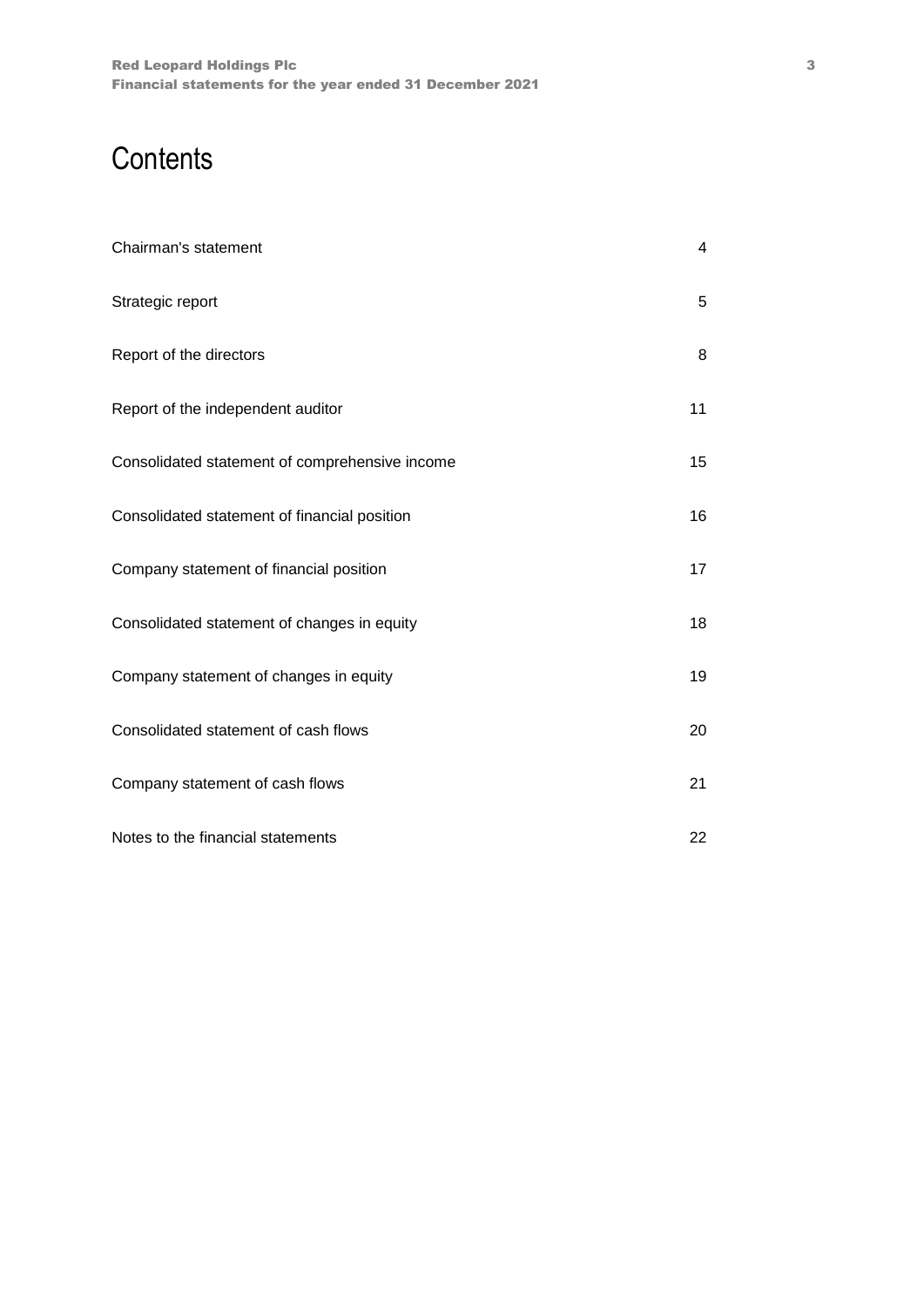## Chairman's statement

I hereby present the financial statements for the year to 31 December 2021 for Red Leopard Holdings Plc and its wholly owned subsidiaries (together the "Group") and an update on its current position.

Throughout the period the Company has continued, and is still continuing, to try to identify suitable opportunities to bring the Company back to life..

The impact of COVID 19 has curtailed the ability to pursue and identify opportunities but we are starting to see signs of improvement and prospects are being seen.

The Company remains committed to an active approach to try to secure a transaction for the benefit of Shareholders and we will update when we are in a position so to do.

 $\int_{0}^{\pi}\int_{0}^{\pi}\int_{0}^{\pi}$ 

J J May Chairman 10 May 2022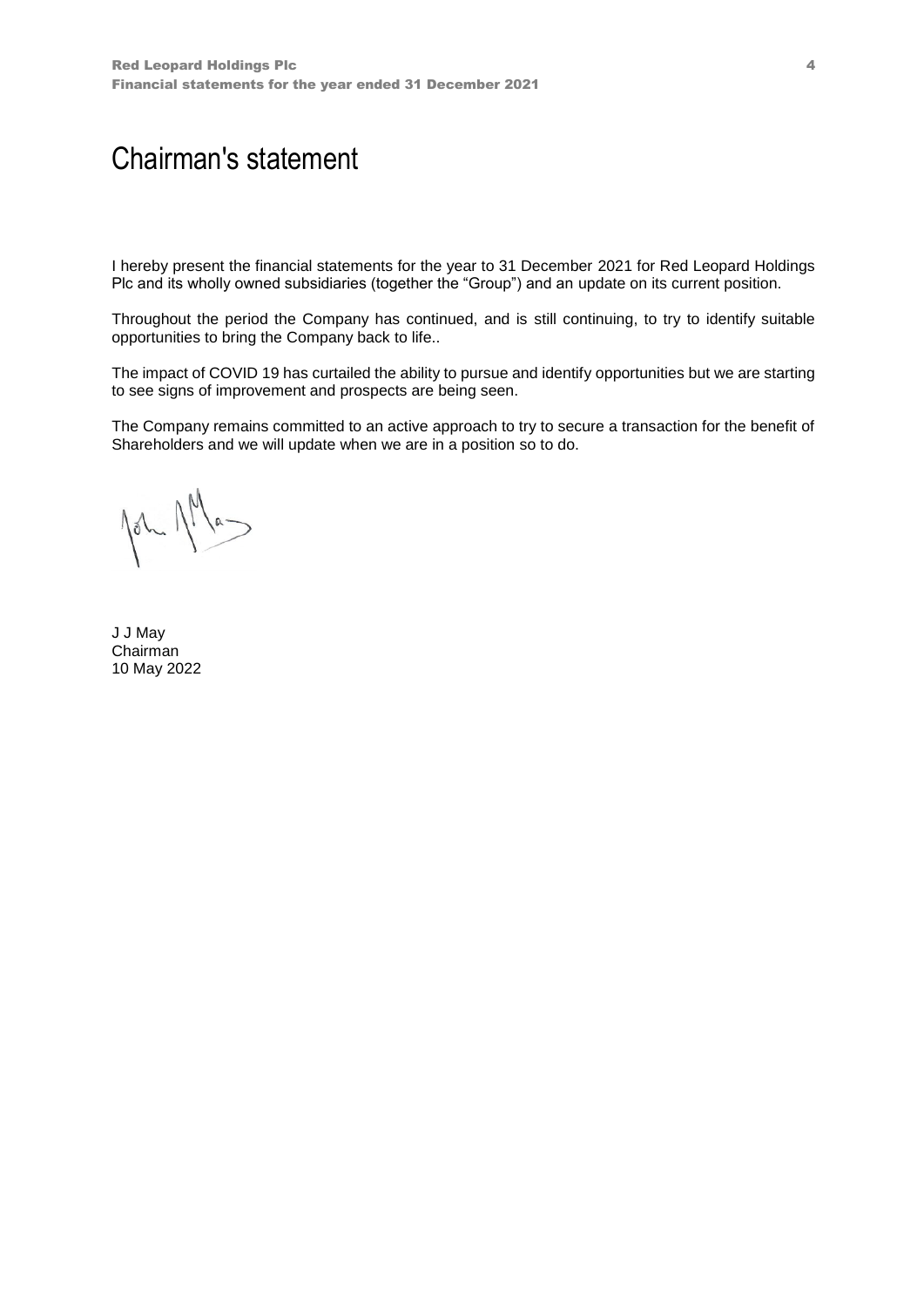## Strategic Report

## **PRINCIPAL ACTIVITY**

The principal activity of the Group is focused on concluding an acquisition.

#### **BUSINESS REVIEW**

#### Financial overview and performance

Loss for the Group before tax for the year was £13,662 (2020: £13,982). Net liabilities for the Group as at 31 December 2021 were £425,668 (2020: £412,006). During the period the Group pursued its strategy of securing an acquisition.

#### **Strategy**

The Company's strategy is to complete a reverse takeover transaction.

#### Investing Policy

The Directors may consider it appropriate to purchase companies or interests in them which may result in an equity interest in any proposed investment ranging from a minority position to 100 per cent ownership. Proposed investments may be made in either quoted or unquoted companies and structured as a direct acquisition, joint venture or as a direct interest in a project.

Where necessary, the Company may seek participation in the management or with the board of directors of an entity in which the Company invests or in the event that it is acquired then in the on-going enlarged entity.

New investments will be held for the medium to longer term, although shorter term disposal of any investments cannot be ruled out should such an opportunity present itself.

There will be no limit on the number of projects into which the Company may invest, and the Company's financial resources may be invested in a number of opportunities or in just one investment. Where the Company builds a portfolio of related assets it is possible that there may be cross-holdings between such assets.

The Company's primary objective is that of securing for the Shareholders the best possible value consistent with achieving, over time, both capital growth and income for Shareholders through developing profitability on a sustainable basis.

The Directors may undertake the initial project assessments themselves with additional independent technical advice as required.

The Directors may offer new Ordinary Shares by way of consideration as well as cash subject to its availability to the Company. The Company may in appropriate circumstances, issue debt securities or otherwise borrow money to complete an investment. The Directors do not intend to acquire any crossholdings in other corporate entities that have an interest in the Ordinary Shares.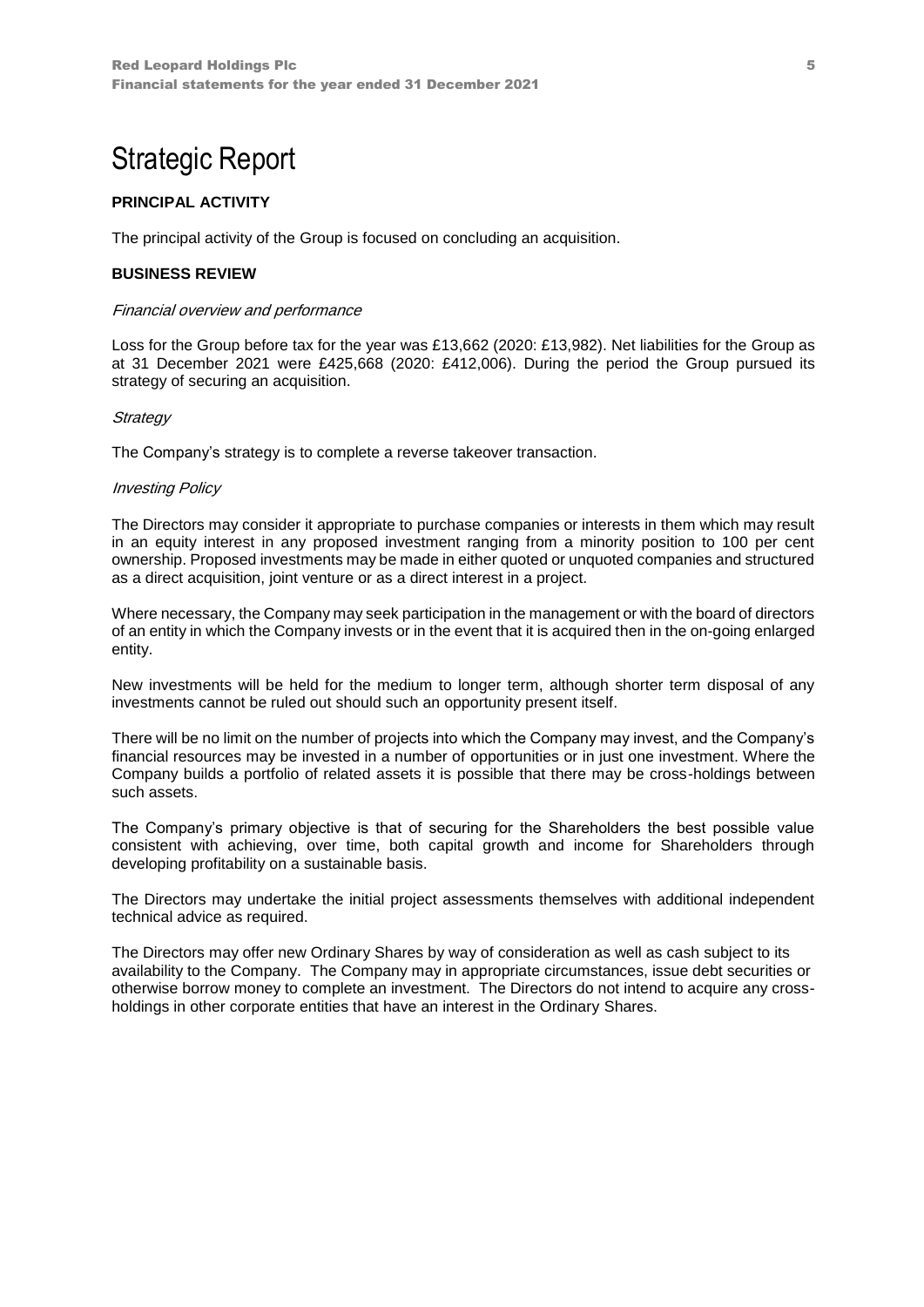## Strategic Report (continued)

#### **Principal risks and uncertainties**

The management of the business and the nature of the Group's strategy are subject to a number of risks. The directors have set out below the principal risks facing the business.

#### COVID- 19 - Overall risk to operations

The spread of COVID-19 has severely impacted many local economies around the globe. In many countries, businesses are being forced to cease or limit operations for long or indefinite periods of time. Measures taken to contain the spread of the virus, including travel bans, quarantines, social distancing and closures of non-essential services have triggered significant disruptions to businesses worldwide, resulting in an economic slowdown. Global stock markets have also experienced great volatility and a significant weakening. Governments and central banks have responded with monetary and fiscal interventions to stabilize economic conditions. The entity's financial position and performance is likely to be affected by these events for future periods.

The company has determined that these events are adjusting subsequent events. However no adjustment is required to either the financial position or results of operations for the year ended 31 December 2021. The duration and impact of the COVID-19 pandemic, as well as the effectiveness of government and central bank responses, remains unclear at this time. It is not possible to reliably estimate the duration and severity of these consequences, as well as their impact on the financial position and results of the company for future periods.

#### Going concern

The assessment of the going concern risk has been detailed in the Directors' Report.

#### Market risk

The success of the business is reliant on capitalising on opportunities. In response to these risks, the directors aim to keep abreast of changes to the market conditions and adjust accordingly by curtailing discretionary spending and by seeking alternative opportunities.

#### **Financial Risk Management Objectives and Policies**

#### Liquidity risk

The Group manages its cash and borrowing requirements to maximise interest income and minimise interest expense, whilst ensuring that the Group has sufficient resources to meet the operating needs of the business. Cash flow risk is managed by ensuring that sufficient funds are available to meet obligations to creditors by monitoring closely purchase commitments and activity levels, ensuring that these can be reduced or curtailed in the short term if required whilst further funds are secured. Historically, the directors have put loans into the Company to ensure liquidity at critical times.

The Group's approach to liquidity risk is to ensure that sufficient liquidity is available to meet foreseeable requirements, by having adequate reserves, banking and borrowing facilities and by investing funds securely and profitably. The board further manages its exposure to liquidity risk by ensuring that cash flow forecasts and budgets are produced annually and monitored on a regular basis.

### Credit risk

The Group's principal financial assets are bank balances, cash and trade and other receivables.

The Group's credit risk is primarily attributable to receivables. An allowance for impairment is made where there is an identified loss event which, based on previous experience, is evidence of a reduction in the recoverability of the cash flows. The amounts presented in the statement of financial position are net of these allowances for doubtful receivables. The credit risk on liquid funds is limited because the counterparties are banks with high credit-ratings assigned by international credit-rating agencies.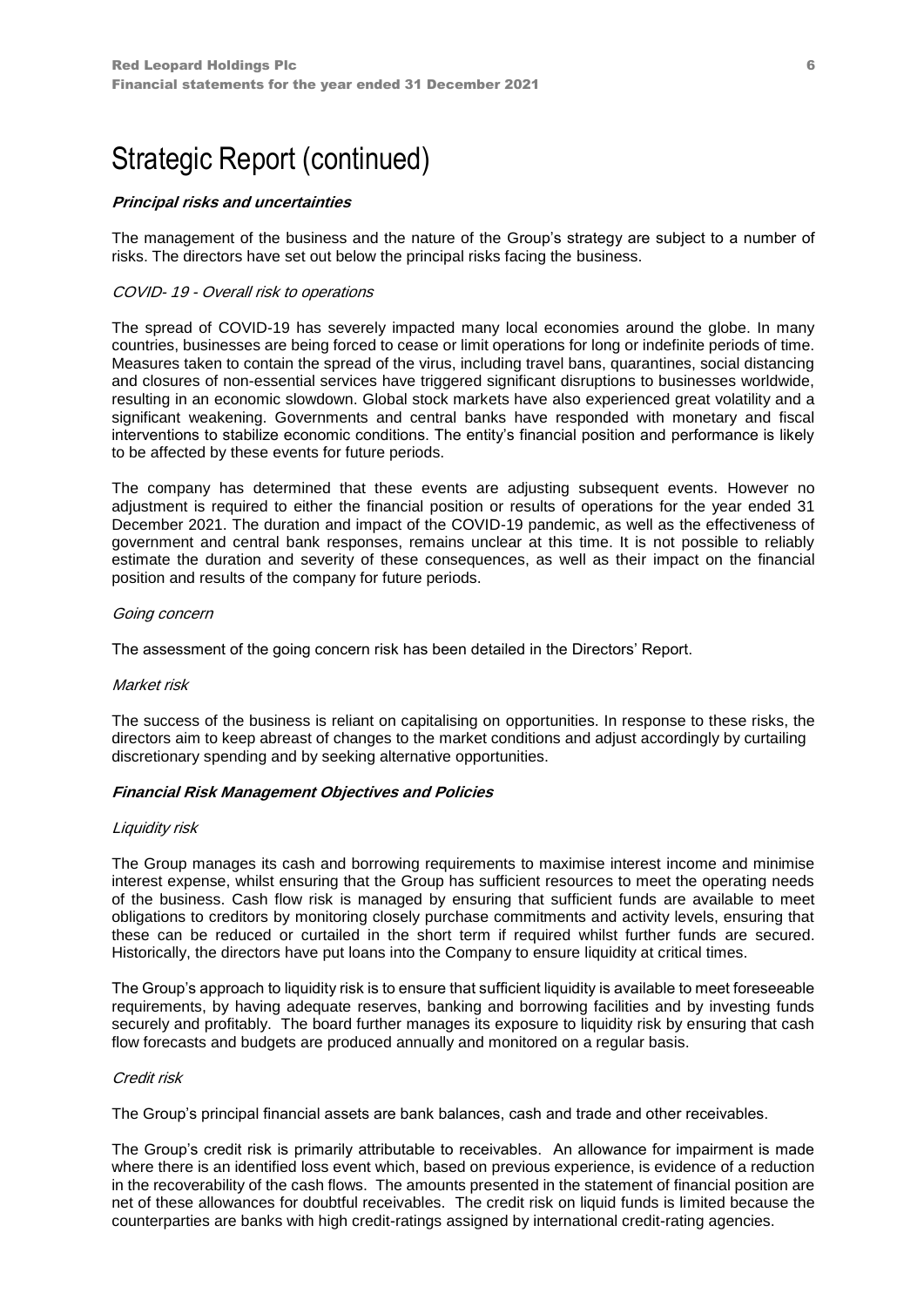## Strategic Report (continued)

Credit risk refers to the risk that a third party will default on its contractual obligations resulting in financial loss to the Group. The Group manages the exposure to this risk by carrying out credit verification procedures on all clients and monitoring receivable balances on an ongoing basis.

#### **KEY PERFORMANCE INDICATORS (KPIs)**

The directors have monitored historically the progress of the overall strategy by reference to certain financial and non-financial key performance indicators, principally the successful completion of fundraising and pursuit of acquisition opportunities. The directors are not satisfied with the performance of the business against these KPIs for the financial year under report. In light of disclosures made elsewhere in these financial statements, new KPI's for the current period will be agreed and implemented.

#### **SECTION s172 STATEMENT– PROMOTION OF THE COMPANY FOR THE BENEFIT OF MEMBERS AS A WHOLE**

The Directors believe they have acted in the way most likely to promote the success of the Company for the benefit of its members as a whole, as required by s172 of the Companies Act 2006.

The requirements of s172 are for the Directors to:

- Consider the likely consequences of any decision in the long term;
- Act fairly between members of the Company;
- Maintain a reputation for high standards of business conduct;
- Consider the interest of the Company's employees;
- Foster the Company's relationships with suppliers, customers and others

The Company is dependent upon fund-raising for its continued operation. It's current position is important to the understanding of the Company by its members, employees and suppliers, and the Directors are as transparent about the cash position and funding requirements.

The application of s172 requirements can be demonstrated in relation to some of the key decisions made during 2021:

• The Directors are committed to developing and applying high standards of corporate governance;

• Raising of additional funds for the Company for investment purposes; and

• The pursuit of acquisition opportunities that will generate significant returns for the Company and its shareholders

This report was approved by the board on 10 May 2022 and signed on its behalf.

 $\int_{0}^{\infty}\!\!\!\!\!\!\int_{0}^{\infty}\!\!\!\!\!\!\!\int_{0}^{\infty}\!\!\!\!\!\!\!\!\!\int_{0}^{\infty}$ 

**J J May** Chairman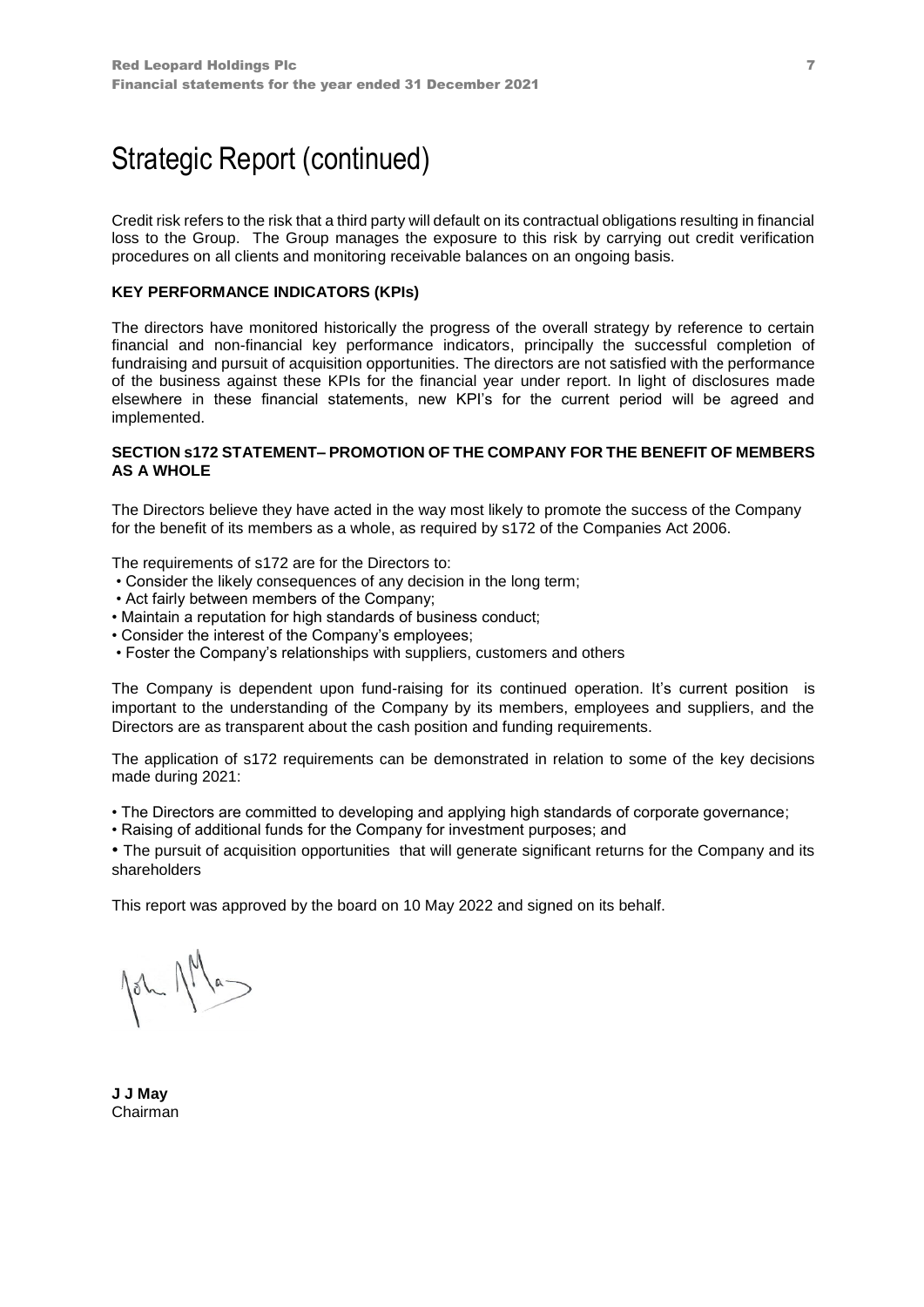## Report of the directors

The Directors present their report and the audited financial statements of the Company and the Group for the year ended 31 December 2021.

## **RESULTS FOR THE YEAR**

The Group has made a loss of £13,662 (2020: £13,982).

## **DIVIDENDS**

The Directors are unable to recommend the payment of a dividend (2020: Nil).

### **DIRECTORS' RESPONSIBILITIES STATEMENT**

The directors are responsible for preparing the Strategic Report, the Directors' Report and the financial statements in accordance with applicable law and regulations.

Company law requires the directors to prepare financial statements for each financial year. Under that law the directors have elected to prepare the financial statements in accordance with International Financial Reporting Standards as adopted by the European Union (IFRSs). Under company law the directors must not approve the financial statements unless they are satisfied that they give a true and fair view of the state of affairs and profit or loss of the company and group for that period. In preparing these financial statements, the directors are required to:

- select suitable accounting policies and then apply them consistently;
- make judgements and accounting estimates that are reasonable and prudent;
- state whether applicable IFRSs have been followed, subject to any material departures disclosed and explained in the financial statements;
- prepare the financial statements on the going concern basis unless it is inappropriate to presume that the company will continue in business.

The directors are responsible for keeping adequate accounting records that are sufficient to show and explain the company's transactions and disclose with reasonable accuracy at any time the financial position of the company and enable them to ensure that the financial statements comply with the Companies Act 2006. They are also responsible for safeguarding the assets of the company and hence for taking reasonable steps for the prevention and detection of fraud and other irregularities.

The directors confirm that:

- in so far as each of the directors is aware, there is no relevant audit information of which the company's auditor is unaware; and
- the directors individually have taken all steps that they ought to have taken to make themselves aware of any relevant audit information and to establish that the auditor is aware of that information.

The directors are responsible for the maintenance and integrity of the corporate and financial information included on the company's website. Legislation in the United Kingdom governing the preparation and dissemination of financial statements may differ from legislation in other jurisdictions.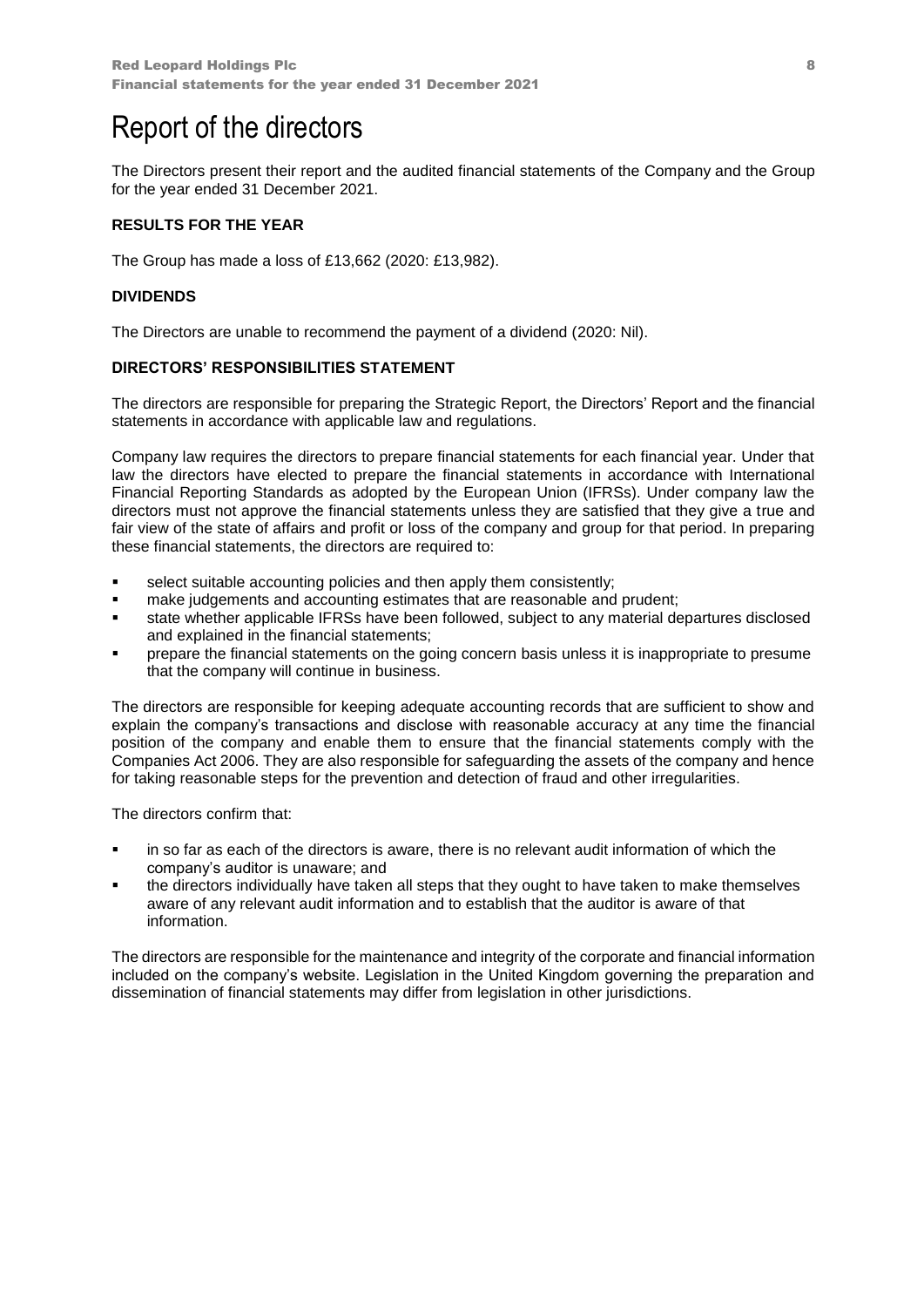## Report of the directors (continued)

## **GOING CONCERN**

As set out in the Strategic Report the international community was impacted by the COVID-19 pandemic, which caused significant disruption to UK businesses. The directors have assessed the risk that the group is not a going concern, with reference to its financial position and performance as discussed in the Strategic Report. The directors are not aware of any significant impact from the COVID-19 pandemic on the company operations. However, the directors continue to assess its impact on an ongoing basis.

As at 31 December 2021 the group had cash balances of £499. To secure an acquisition or satisfy its investing policy the Group will require further funds to complete it. The Directors have prepared a cash flow forecast for the coming 12 months which demonstrates that the ability for the Company to actively pursue its investing policy is contingent upon raising of further funds. The success of a future fundraise has been identified as a material uncertainty which may cast significant doubt over the going concern assessment. Whilst acknowledging this uncertainty, based upon the expectation of completing a successful fundraising in the near future, the Directors consider it appropriate to continue to prepare the financial statements of the Company on a going concern basis.

### **DIRECTORS**

The directors who served during the year and their beneficial interests in the company's issued share capital as at 31 December 2021, were:

|                                    | <b>Ordinary Shares</b> |            |  |
|------------------------------------|------------------------|------------|--|
|                                    | 2021                   | 2020       |  |
| J J May                            | 77.141.238             | 77,141,238 |  |
| T Hayward                          | 15,000,000             | 15,000,000 |  |
| S J Adam                           | 57.947.222             | 57.947.222 |  |
| T Hoyer (resigned 10 January 2022) | 15,000,000             | 15,000,000 |  |

#### **DIRECTORS' INDEMNITY**

The Company's Articles of Association provide, subject to the provisions of UK legislation, an indemnity for directors and officers of the Company in respect of liabilities they may incur in the discharge of their duties or in the exercise of their powers, including any liabilities relating to the defence of proceedings brought against them which relate to anything done or omitted, or alleged to have been done or omitted, by them as officers or employees of the Company.

#### **INDICATION OF FUTURE DEVELOPMENTS**

The details of the future developments of the group are given in the Strategic Report.

#### **FINANCIAL RISK MANAGEMENT OBJECTIVES AND POLICIES**

The details of financial risk management are given in the Strategic Report.

#### **GROUP'S POLICY FOR PAYMENT OF CREDITORS**

It is the Group's policy to agree to the terms of transactions, including payment terms, with suppliers and that payment is made accordingly. At 31 December 2021 the average creditor payment period was 1 day (2020: 1 day) for both the group and company.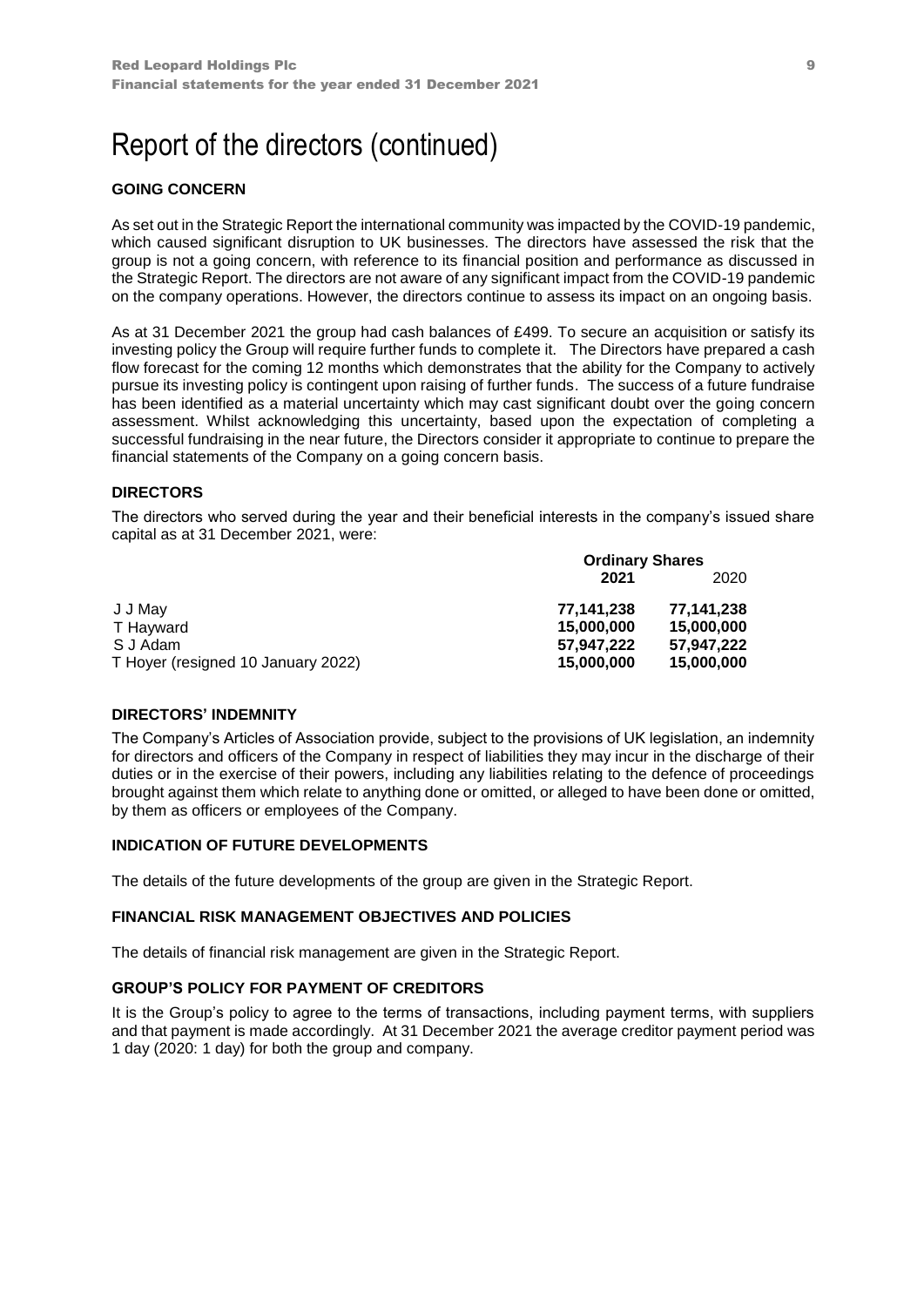## Report of the directors (continued)

### **ENERGY USE AND EMISSIONS DATA**

As the Group and the company has not consumed more than 40,000 KWh of energy in this reporting period, it qualifies as a low energy user under these regulations and is not required to report on its emissions, energy consumption or energy efficiency activities.

### **AUDITOR**

Bright Grahame Murray has expressed a willingness to continue in office as auditor and a resolution to re-appoint them will be proposed at the next Annual General Meeting of the company.

This report was approved by the board on 10 May 2022 and signed on its behalf.

 $10h$   $10/a$ 

**J J May** Chairman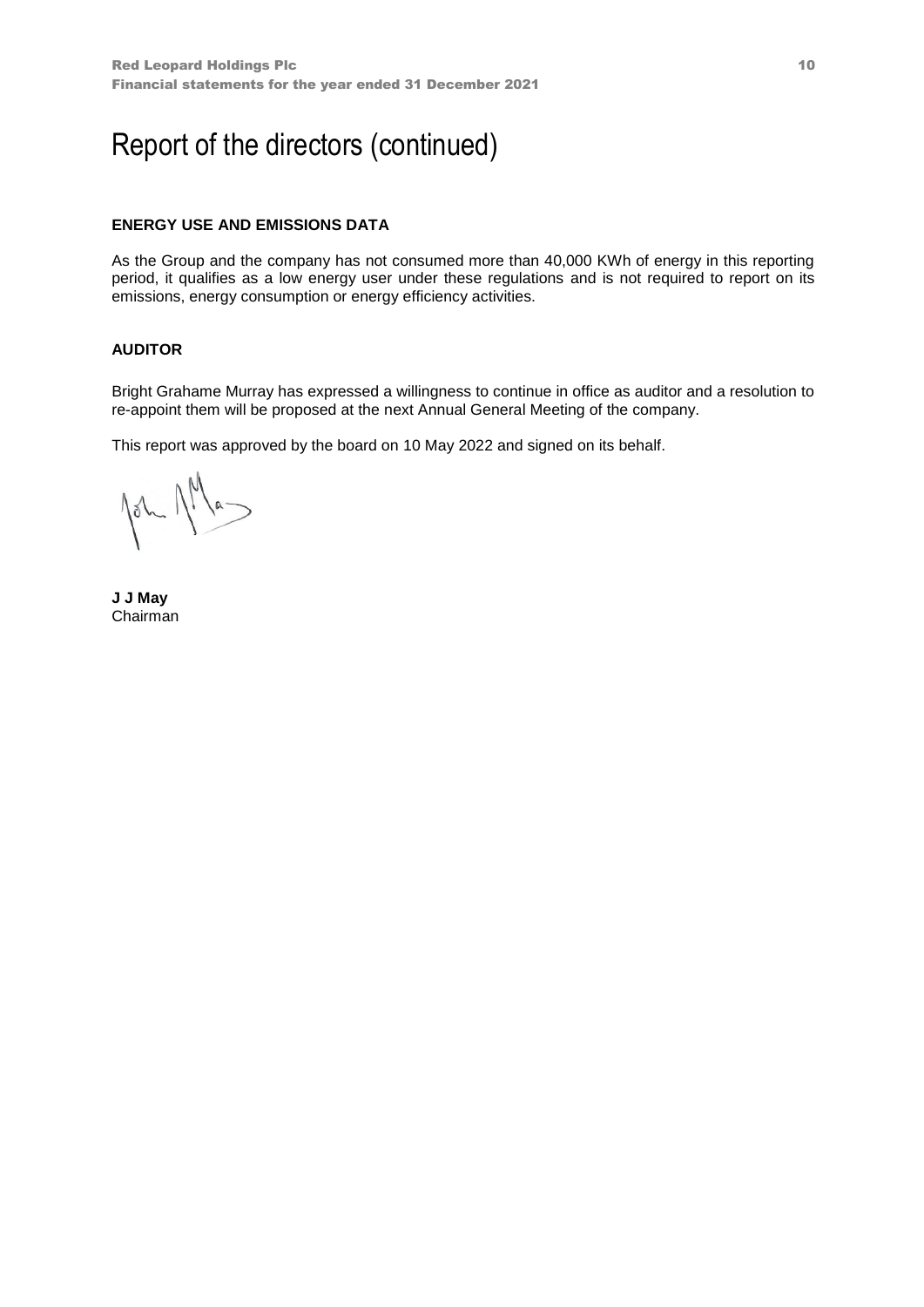## Independent auditor's report to the members of Red Leopard Holdings Plc

### **Opinion**

We have audited the financial statements of Red Leopard Holdings PLC (the ' parent company') and its subsidiaries (the 'group') for the year ended 31 December 2021 which comprise the consolidated statement of comprehensive income, the consolidated statement of financial position, the company statement of financial position the consolidated statement of changes in equity, the company statement of changes in equity, the consolidated statement of cashflows, the company statement of cashflows and notes to the financial statements, including significant accounting policies. The financial reporting framework that has been applied in their preparation is applicable law and International Financial Reporting Standards (IFRSs) and , as regards the parent company financial statements, applied in accordance with the provisions of the Companies Act 2006.

In our opinion the financial statements:

- give a true and fair view of the state of the group's and of the parent company's affairs as at 31 December 2021 and of its loss for the year then ended;
- have been properly prepared in accordance with IFRSs;
- the parent company financial statements have been properly prepared in accordance with IFRSs and as applied in accordance with the provisions of the Companies Act 2006:
- have been prepared in accordance with the requirements of the Companies Act 2006.

#### **Basis for opinion**

We conducted our audit in accordance with International Standards on Auditing (UK) (ISAs (UK)) and applicable law. Our responsibilities under those standards are further described in the Auditor's responsibilities for the audit of the financial statements section of our report. We are independent of the company in accordance with the ethical requirements that are relevant to our audit of the financial statements in the UK, including the FRC's Ethical Standard, and we have fulfilled our other ethical responsibilities in accordance with these requirements. We believe that the audit evidence we have obtained is sufficient and appropriate to provide a basis for our opinion.

#### **Material uncertainty related to going concern**

We draw attention to note 2 in the financial statements, which indicates that to secure the proposed acquisition or satisfy its investing policy the group and parent company will require further funds to complete it. The Directors have prepared a cash flow forecast for the coming 12 months which demonstrates that the ability for the group and parent company to actively pursue its investing policy is contingent upon raising of further funds.

As stated in note 2, these events or conditions indicate that a material uncertainty exists that may cast significant doubt over the group and parent company's ability to continue as a going concern. Our opinion is not modified in respect of this matter.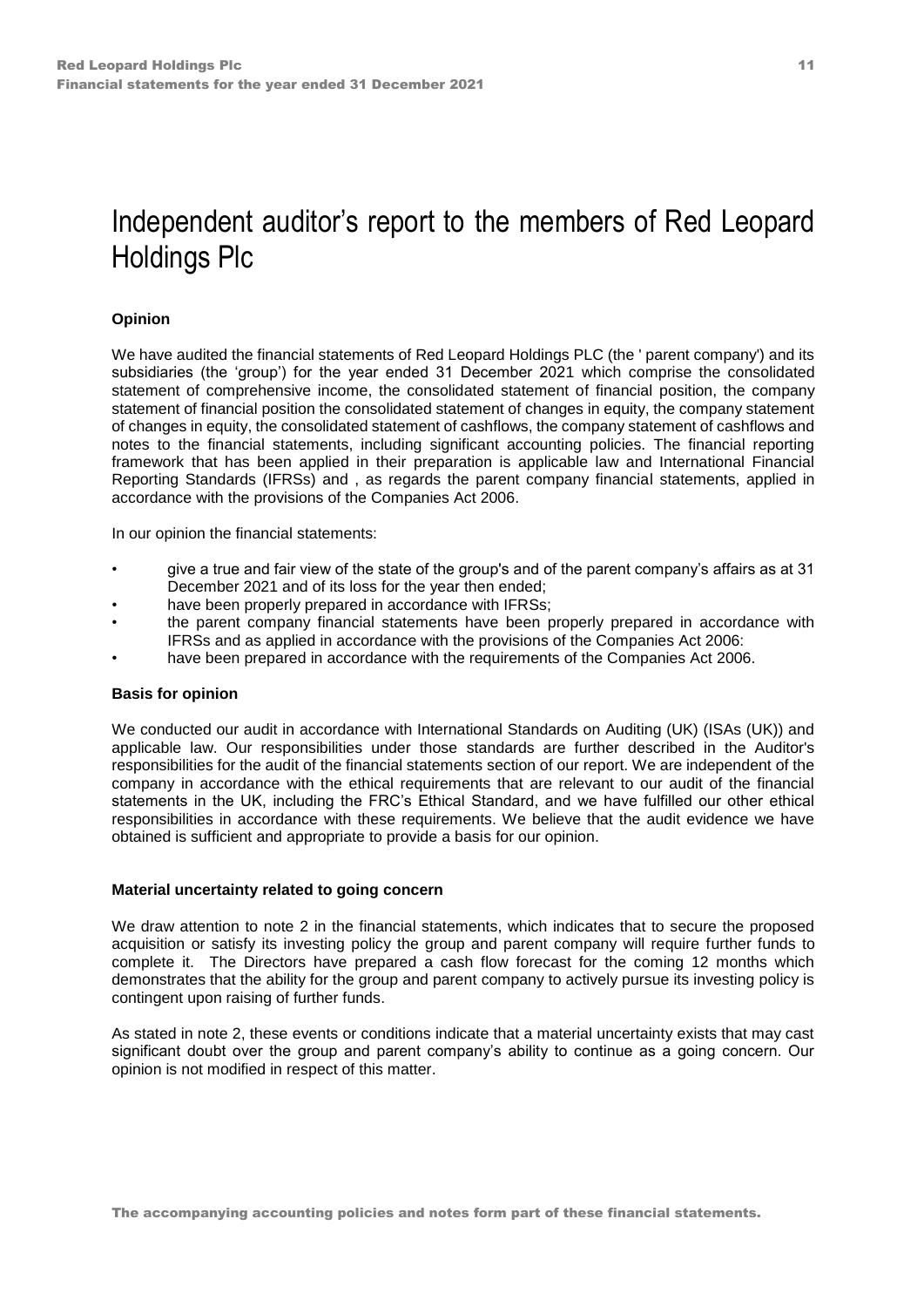## Independent auditor's report to the members of Red Leopard Holdings Plc (cont)

### **Conclusions relating to going concern**

In auditing the financial statements, we have concluded that the directors' use of the going concern basis of accounting in the preparation of the financial statements is appropriate.

Our responsibilities and the responsibilities of the directors with respect to going concern are described in the relevant sections of this report.

#### **Other information**

The other information comprises the information included in the annual report other than the financial statements and our auditor's report thereon. The directors are responsible for the other information contained within the annual report. Our opinion on the financial statements does not cover the other information and, except to the extent otherwise explicitly stated in our report, we do not express any form of assurance conclusion thereon. Our responsibility is to read the other information and, in doing so, consider whether the other information is materially inconsistent with the financial statements or our knowledge obtained in the course of the audit, or otherwise appears to be materially misstated. If we identify such material inconsistencies or apparent material misstatements, we are required to determine whether this gives rise to a material misstatement in the financial statements themselves. If, based on the work we have performed, we conclude that there is a material misstatement of this other information, we are required to report that fact.

We have nothing to report in this regard.

### **Opinions on other matters prescribed by the Companies Act 2006**

In our opinion, based on the work undertaken in the course of our audit:

- the information given in the directors' report for the financial year for which the financial statements are prepared is consistent with the financial statements; and
- the directors' report has been prepared in accordance with applicable legal requirements.

#### **Matters on which we are required to report by exception**

In the light of the knowledge and understanding of the group and the parent company and its environment obtained in the course of the audit, we have not identified material misstatements in the directors' report.

We have nothing to report in respect of the following matters where the Companies Act 2006 requires us to report to you if, in our opinion:

- adequate accounting records have not been kept by the parent company, or returns adequate for our audit have not been received from branches not visited by us; or
- the parent company financial statements are not in agreement with the accounting records and returns; or
- certain disclosures of directors' remuneration specified by law are not made; or
- we have not received all the information and explanations we require for our audit.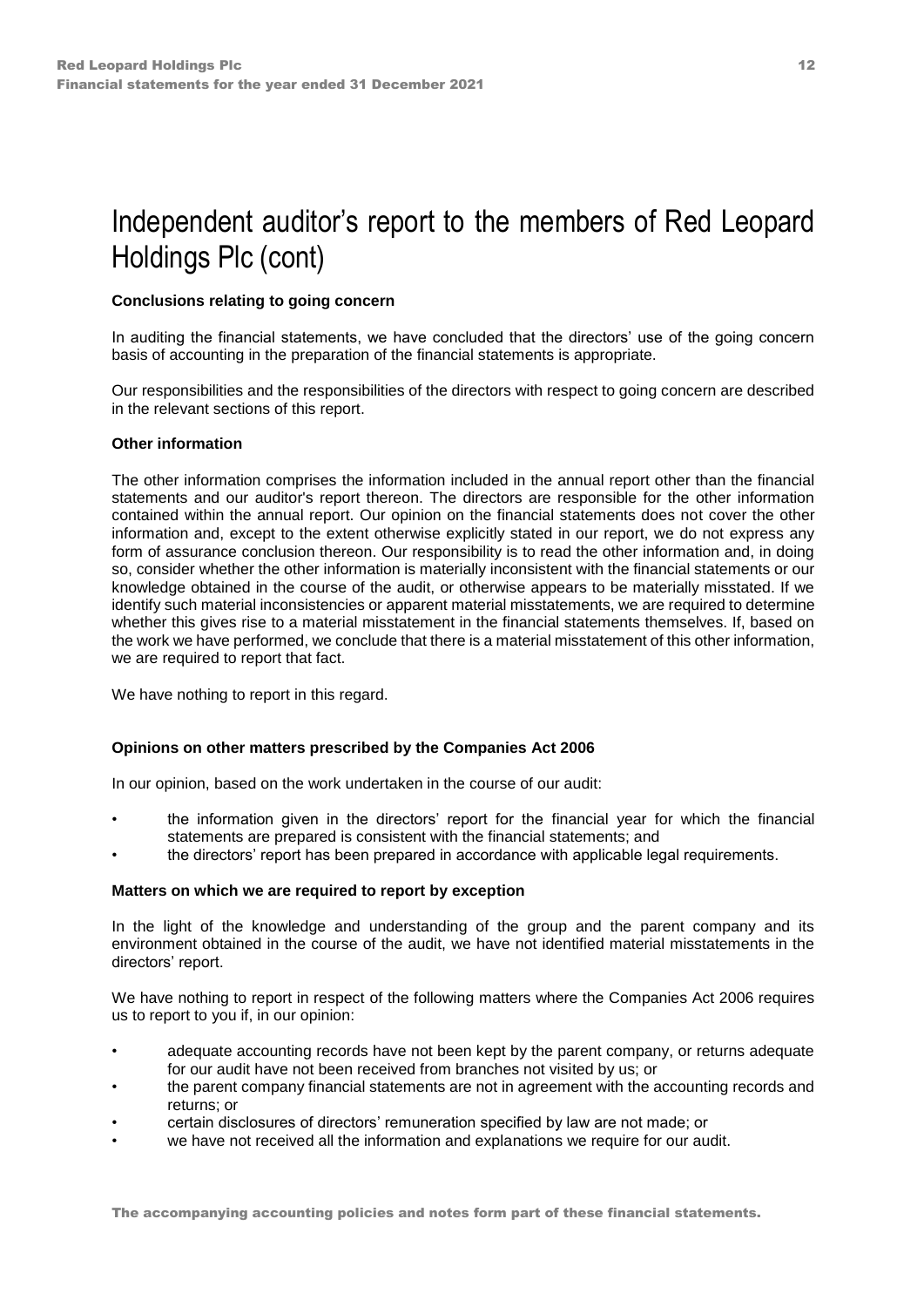## Independent auditor's report to the members of Red Leopard Holdings Plc (cont)

#### **Responsibilities of directors**

As explained more fully in the directors' responsibilities statement, the directors are responsible for the preparation of the financial statements and for being satisfied that they give a true and fair view, and for such internal control as the directors' determine is necessary to enable the preparation of financial statements that are free from material misstatement, whether due to fraud or error. In preparing the financial statements, the directors are responsible for assessing the group's and the parent company's ability to continue as a going concern, disclosing, as applicable, matters related to going concern and using the going concern basis of accounting unless the directors either intend to liquidate the group or the parent company or to cease operations, or has no realistic alternative but to do so.

#### **Auditor's responsibilities for the audit of the financial statements**

Our objectives are to obtain reasonable assurance about whether the financial statements as a whole are free from material misstatement, whether due to fraud or error, and to issue an auditor's report that includes our opinion. Reasonable assurance is a high level of assurance but is not a guarantee that an audit conducted in accordance with ISAs (UK) will always detect a material misstatement when it exists. Misstatements can arise from fraud or error and are considered material if, individually or in the aggregate, they could reasonably be expected to influence the economic decisions of users taken on the basis of these financial statements.

#### **Extent to which the audit was considered capable of detecting irregularities, including fraud**

We identify and assess the risks of material misstatement of the financial statements, whether due to fraud or error, and then design and perform audit procedures responsive to those risks, including obtaining audit evidence that is sufficient and appropriate to provide a basis for our opinion.

In identifying and addressing risks of material misstatement in respect of irregularities, including fraud and non-compliance with laws and regulations, our procedures included the following:

- **•** We obtained an understanding of laws and regulations that affect the company, focusing on those that had a direct effect on the financial statements or that had a fundamental effect on its operations. Key laws and regulations that we identified included the UK Companies Act and tax legislation.
- We enquired of the directors, reviewed correspondence with HMRC and reviewed director meeting minutes for evidence of non-compliance with relevant laws and regulations. We also reviewed controls the directors have in place to ensure compliance.
- We gained an understanding of the controls that the directors have in place to prevent and detect fraud. We enquired of the directors about any incidences of fraud that had taken place during the accounting period.
- The risk of fraud and non-compliance with laws and regulations and fraud was discussed within the audit team and tests were planned and performed to address these risks. We identified the potential for fraud in the following areas: revenue recognition, related parties outside normal course of business and management override.
- We reviewed financial statements disclosures and tested to supporting documentation to assess compliance with relevant laws and regulations discussed above.
- We enquired of the directors about actual and potential litigation and claims.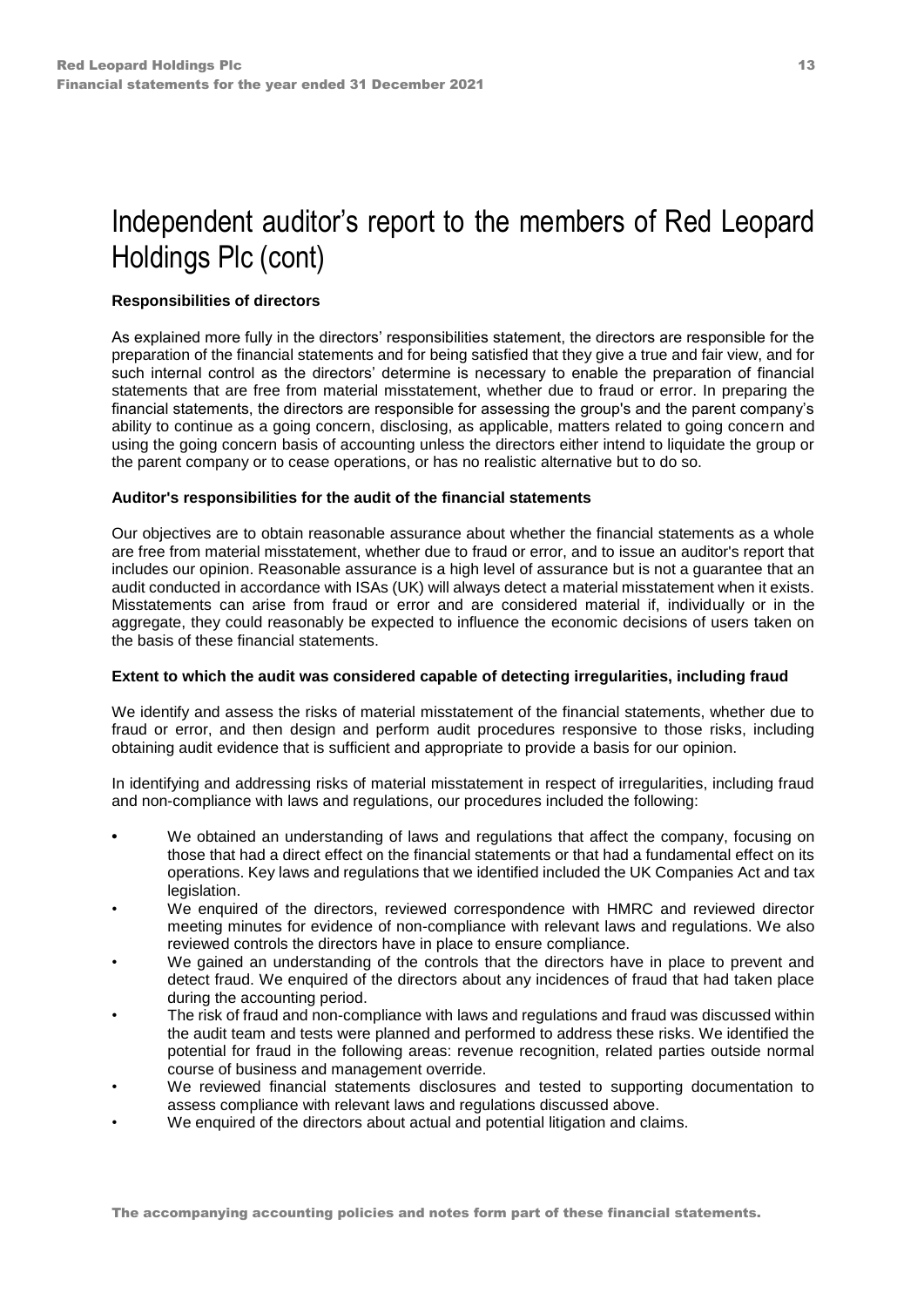## Independent auditor's report to the members of Red Leopard Holdings Plc (cont)

- We performed analytical procedures to identify any unusual or unexpected relationships that might indicate risks of material misstatement due to fraud.
- In addressing the risk of fraud due to management override of internal controls we tested the appropriateness of journal entries and assessed whether the judgements made in making accounting estimates were indicative of a potential bias.

Due to the inherent limitations of an audit, there is an unavoidable risk that we may not have detected some material misstatements in the financial statements, even though we have properly planned and performed our audit in accordance with auditing standards. For example, as with any audit, there remained a higher risk of non-detection of irregularities, as these may involve collusion, forgery, intentional omissions, misrepresentations, or the override of internal controls. We are not responsible for preventing fraud or non-compliance with laws and regulations and cannot be expected to detect all fraud and non-compliance with laws and regulations.

A further description of our responsibilities is available on the Financial Reporting Council's website at: https://www.frc.org.uk/auditorsresponsibilities. This description forms part of our auditor's report.

#### **Use of our report**

This report is made solely to the company's members in accordance with Chapter 3 of Part 16 of the Companies Act 2006. Our audit work has been undertaken so that we might state to the company's members those matters we are required to state to him in an auditor's report and for no other purpose. To the fullest extent permitted by law, we do not accept or assume responsibility to anyone other than the company and the company's members for our audit work, for this report, or for the opinions we have formed.

Matthew (ade

**Matthew Eade (Senior Statutory Auditor) For and on behalf of BGM Helmores Limited Chartered Accountants Statutory Auditor** Emperor's Gate 114a Cromwell Road **Kensington** London SW7 4AG

10 May 2022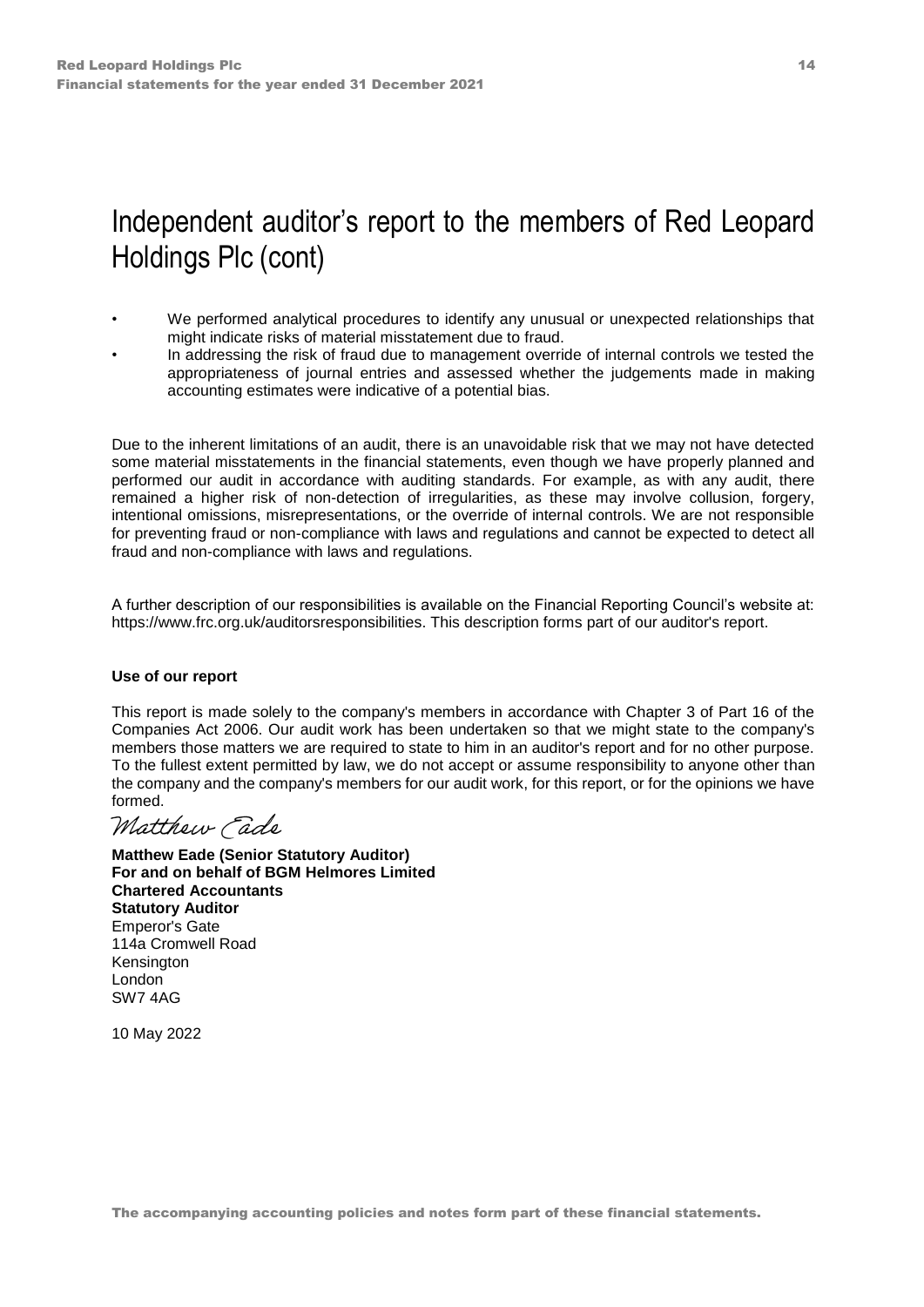# Consolidated statement of comprehensive income

|                                                                                                        |                           | 2021<br>£                | 2021<br>£                | 2020<br>£                | 2020<br>£                |
|--------------------------------------------------------------------------------------------------------|---------------------------|--------------------------|--------------------------|--------------------------|--------------------------|
|                                                                                                        | <b>Note</b>               | Continuing<br>Operations | Total                    | Continuing<br>Operations | Total                    |
| <b>OTHER OPERATING INCOME</b>                                                                          |                           |                          |                          |                          |                          |
| Cost of sales                                                                                          |                           |                          |                          |                          |                          |
| Gross (loss)                                                                                           |                           |                          |                          |                          |                          |
| <b>Administrative expenses</b><br>Recurring administrative costs                                       |                           | (13, 662)                | (13, 662)                | (13,982)                 | (13, 982)                |
| <b>OPERATING LOSS</b>                                                                                  | 3                         | (13, 662)                | (13, 662)                | (13,982)                 | (13,982)                 |
| Finance income<br>Finance cost                                                                         | $\,6\,$<br>$\overline{7}$ |                          |                          |                          |                          |
| <b>LOSS FROM CONTINUING ACTIVITIES</b><br><b>BEFORE TAXATION</b>                                       |                           | (13, 662)                | (13, 662)                | (13,982)                 | (13,982)                 |
| Tax expense                                                                                            | 8                         |                          |                          |                          |                          |
| <b>LOSS FOR THE YEAR ATTRIBUTABLE</b><br>TO THE EQUITY HOLDERS OF THE<br><b>PARENT</b>                 |                           | (13, 662)                | (13, 662)                | (13,982)                 | (13, 982)                |
| <b>TOTAL COMPREHENSIVE INCOME</b><br><b>ATTRIBUTABLE TO THE EQUITY</b><br><b>HOLDERS OF THE PARENT</b> |                           | (13, 662)                | (13, 662)                | (13,982)                 | (13, 982)                |
| Loss per share - basic<br>Loss per share - diluted                                                     | 9<br>9                    | $(0.00)$ p<br>$(0.00)$ p | $(0.00)$ p<br>$(0.00)$ p | $(0.00)$ p<br>$(0.00)$ p | $(0.00)$ p<br>$(0.00)$ p |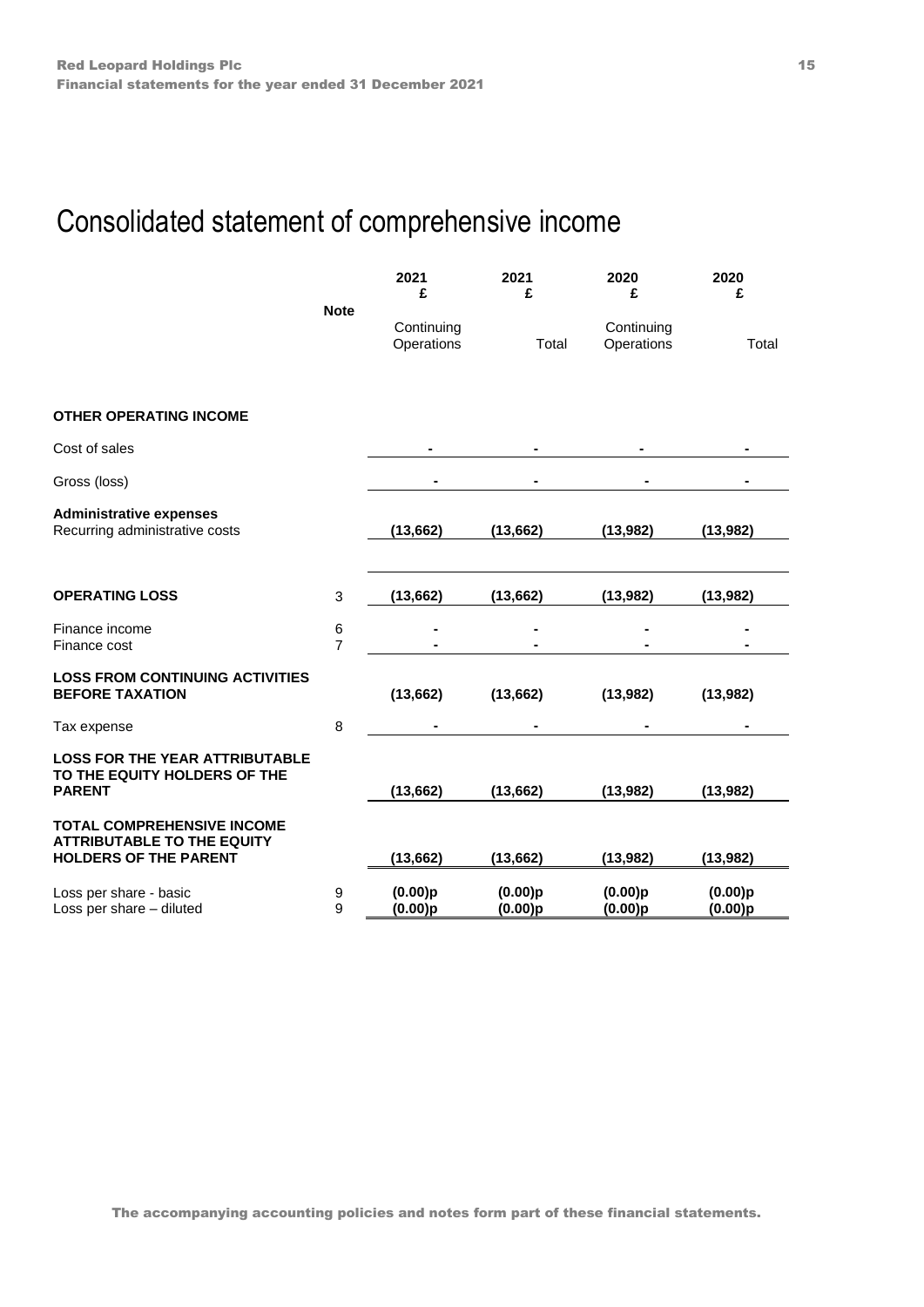## Consolidated statement of financial position

|                                                | <b>Note</b> | 2021<br>£     | 2020<br>£     |
|------------------------------------------------|-------------|---------------|---------------|
| <b>NON CURRENT ASSETS</b><br>Intangible assets | 11          |               |               |
|                                                |             |               |               |
| <b>CURRENT ASSETS</b>                          |             |               |               |
| Trade and other receivables                    | 12          | 240           | 211           |
| Cash and cash equivalents                      |             | 499           | 2,207         |
| <b>TOTAL CURRENT ASSETS</b>                    |             | 739           | 2,238         |
| <b>TOTAL ASSETS</b>                            |             | 739           | 2,238         |
| <b>EQUITY</b>                                  |             |               |               |
| Share capital                                  | 15          | 2,804,625     | 2,804,625     |
| Share premium account                          |             | 4,157,194     | 4,157,194     |
| Retained earnings                              |             | (7, 387, 487) | (7, 373, 825) |
| <b>TOTAL EQUITY</b>                            |             | (425,668)     | (412,006)     |
| <b>CURRENT LIABILITIES</b>                     |             |               |               |
| Trade and other payables                       | 13          | 426,407       | 414,244       |
| <b>TOTAL CURRENT LIABILITIES</b>               |             | 426,407       | 414,244       |
| <b>TOTAL LIABILITIES</b>                       |             | 426,407       | 414,244       |
| <b>TOTAL EQUITY AND LIABILITIES</b>            |             | 739           | 2,238         |

These financial statements were approved by the directors on 10 May 2022 and are signed on their behalf by:

 $\sqrt{\frac{2}{n}}$ 

Strant J. Adam

J J May S J Adam<br>Director Director Director Director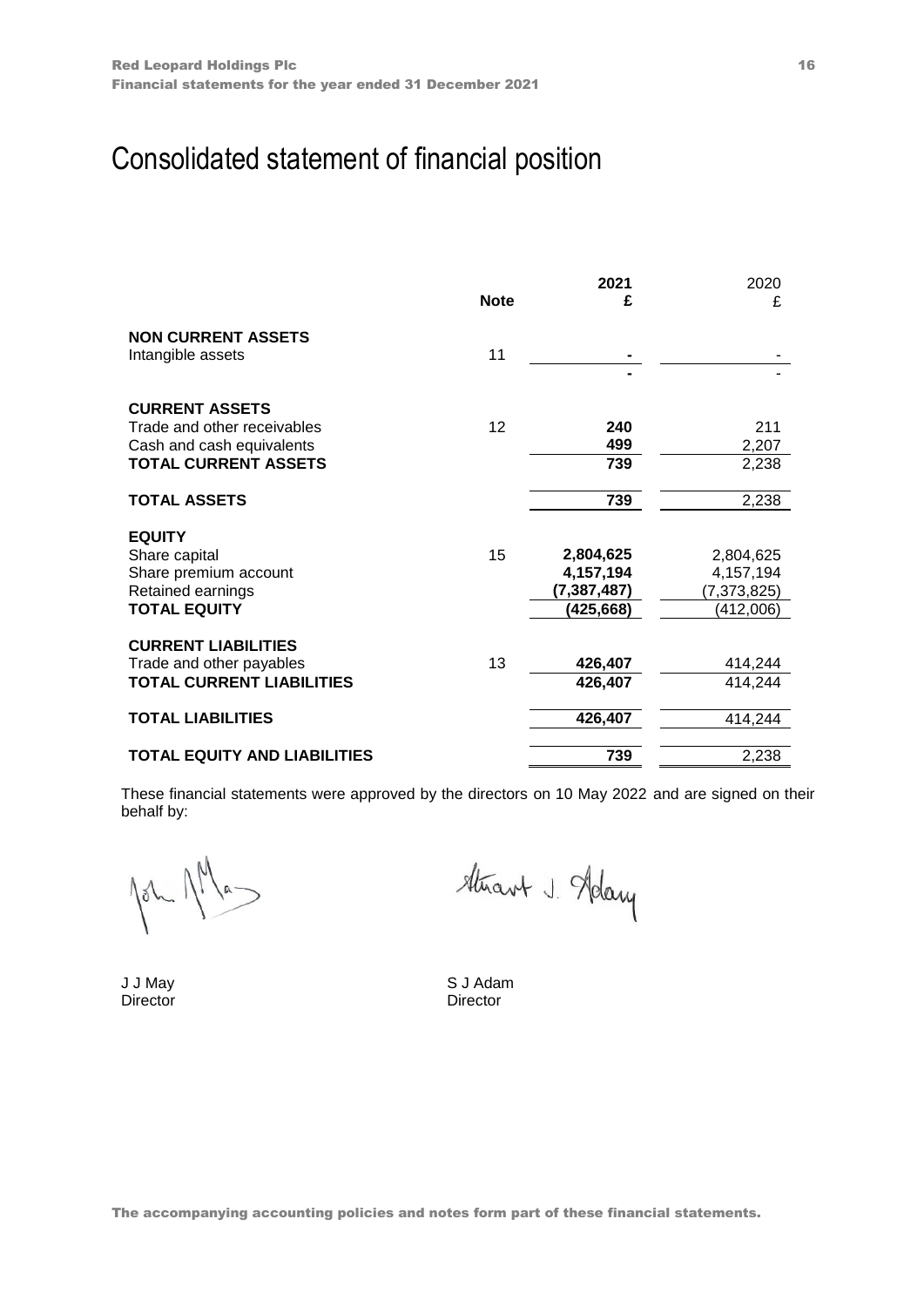## Company statement of financial position

|                                                                                                                  | <b>Note</b> | 2021<br>£                                          | 2020<br>£                                          |
|------------------------------------------------------------------------------------------------------------------|-------------|----------------------------------------------------|----------------------------------------------------|
| <b>NON-CURRENT ASSETS</b><br>Investments<br><b>TOTAL NON-CURRENT ASSETS</b>                                      | 11          | 100<br>100                                         | 4,100<br>4,100                                     |
| <b>CURRENT ASSETS</b><br>Trade and other receivables<br>Cash and cash equivalents<br><b>TOTAL CURRENT ASSETS</b> | 12          | 240<br>499<br>739                                  | 211<br>2,027<br>2,238                              |
| <b>TOTAL ASSETS</b>                                                                                              |             | 839                                                | 6,338                                              |
| <b>EQUITY</b><br>Share capital<br>Share premium account<br>Retained earnings<br><b>TOTAL EQUITY</b>              | 15          | 2,804,625<br>4,157,194<br>(7,387,387)<br>(425,568) | 2,804,625<br>4,157,194<br>(7,369,725)<br>(407,906) |
| <b>CURRENT LIABILITIES</b><br>Trade and other payables<br><b>TOTAL CURRENT LIABILITIES</b>                       | 13          | 426,407<br>426,407                                 | 414,244<br>414,244                                 |
| <b>TOTAL LIABILITIES</b>                                                                                         |             | 426,407                                            | 414,244                                            |
| <b>TOTAL EQUITY AND LIABILITIES</b>                                                                              |             | 839                                                | 6,338                                              |

The loss of the parent company for the year ended 31 December 2021 was £17,662 (2020: £13,982).

These financial statements were approved by the directors on 10 May 2022 and are signed on their behalf by:

Director Director

Registered number: 05289187

thant J. Adam

J J May S J Adam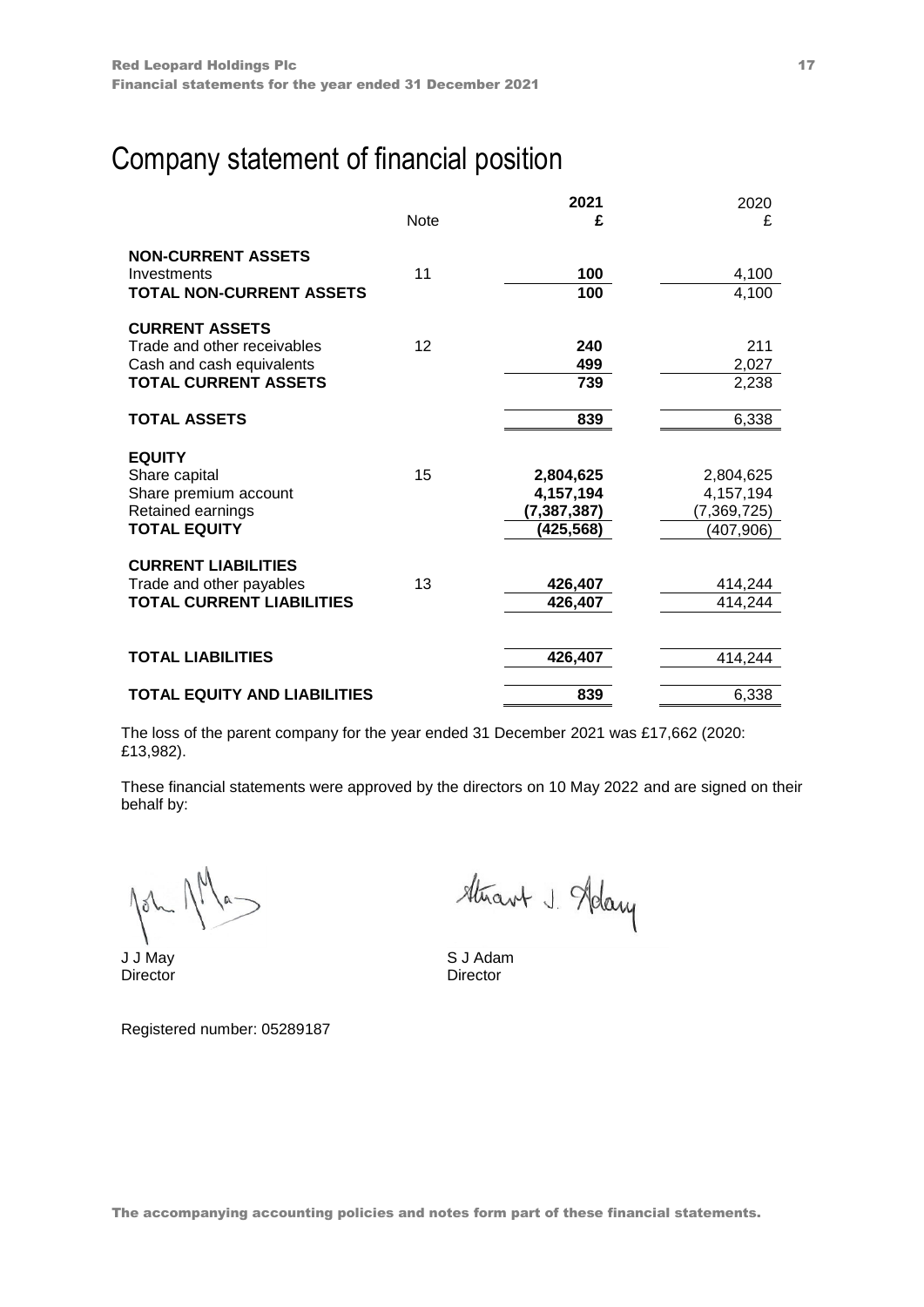# Consolidated statement of changes in equity

|                                          | <b>Share capital</b> | <b>Share</b><br>premium<br>account | <b>Retained</b><br>earnings | Total<br>equity |
|------------------------------------------|----------------------|------------------------------------|-----------------------------|-----------------|
|                                          | £                    | £                                  | £                           | £               |
| At 1 January 2021                        | 2,804,625            | 4,157,194                          | (7, 373, 825)               | (412,066)       |
| Loss for the year                        |                      |                                    | (13, 662)                   | (13,662)        |
| <b>Total comprehensive</b><br>income     | 2,804,625            | 4,157,194                          | (7,387,487)                 | (425,668)       |
| <b>Transactions with</b><br>owners:      |                      |                                    |                             |                 |
| <b>Total transactions with</b><br>owners |                      |                                    |                             |                 |
| At 31 December 2021                      | 2,804,625            | 4,157,194                          | (7, 387, 487)               | (425,668)       |

|                                          | Share capital | <b>Share</b><br>premium<br>account | Retained<br>earnings | Total<br>equity |
|------------------------------------------|---------------|------------------------------------|----------------------|-----------------|
|                                          | £             | £                                  | £                    | £               |
| At 1 January 2020                        | 2,804,625     | 4,157,194                          | (7, 359, 843)        | (398,024)       |
| Loss for the year                        |               |                                    | (13,982)             | (13,982)        |
| <b>Total comprehensive</b>               |               |                                    |                      |                 |
| income                                   | 2,804,625     | 4,157,194                          | (7, 373, 825)        | (412,006)       |
| <b>Transactions with</b><br>owners:      |               |                                    |                      |                 |
| <b>Total transactions with</b><br>owners |               |                                    |                      |                 |
| At 31 December 2020                      | 2,804,625     | 4,157,194                          | (7,373,825)          | (412.006)       |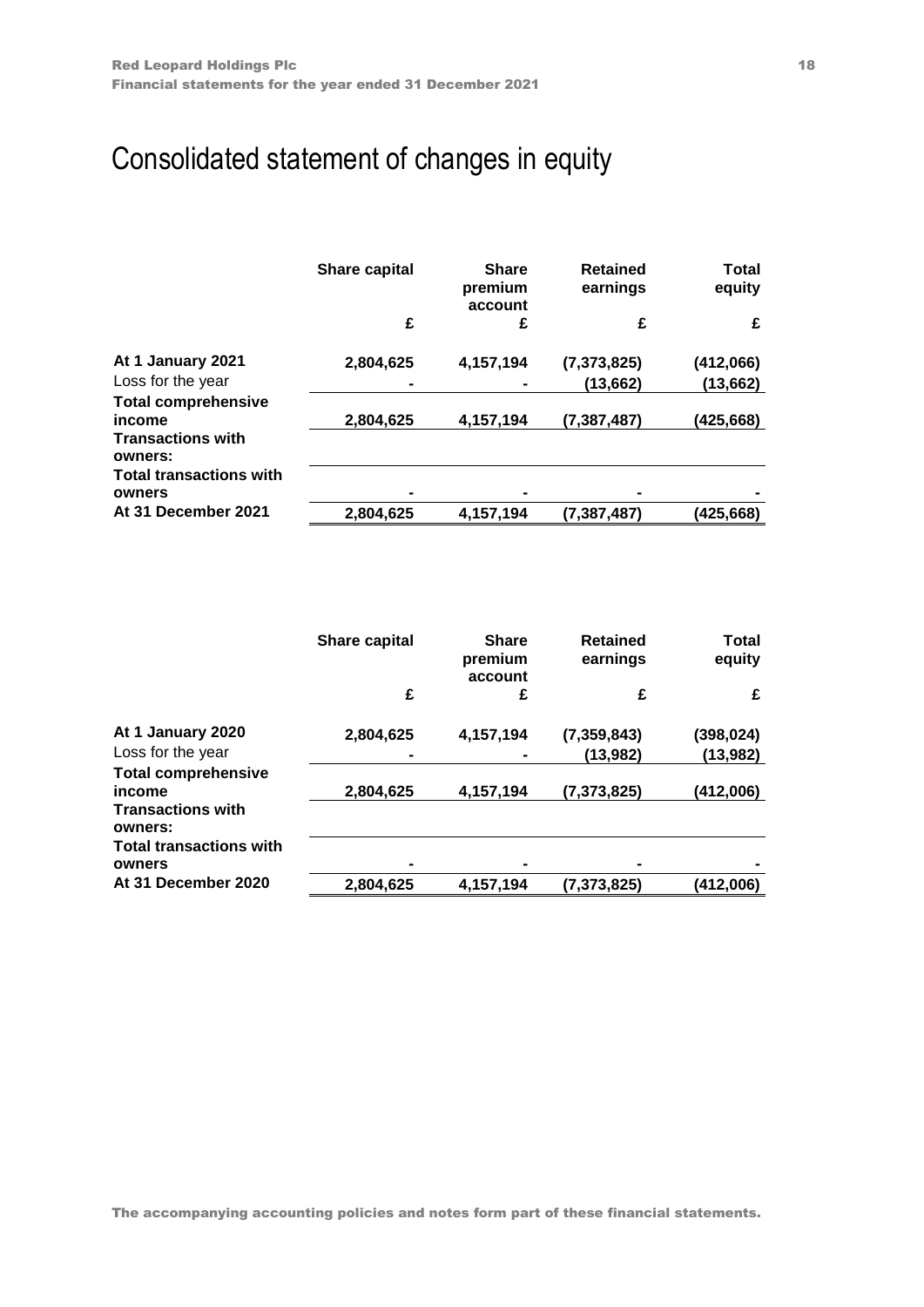# Company statement of changes in equity

|                                     | Share capital | <b>Share</b><br>premium<br>account | <b>Retained</b><br>earnings | Total<br>equity |
|-------------------------------------|---------------|------------------------------------|-----------------------------|-----------------|
|                                     | £             | £                                  | £                           | £               |
| At 1 January 2021                   | 2,804,625     | 4,157,194                          | (7, 369, 725)               | (407, 906)      |
| Loss for the year                   |               |                                    | (17,662)                    | (17,662)        |
| <b>Total comprehensive</b>          |               |                                    |                             |                 |
| income                              | 2,804,625     | 4,157,194                          | (7,387,387)                 | (425,568)       |
| <b>Transactions with</b><br>owners: |               |                                    |                             |                 |
| <b>Total transactions with</b>      |               |                                    |                             |                 |
| owners                              |               |                                    |                             |                 |
| At 31 December 2021                 | 2.804.625     | 4,157,194                          | (7.387.387)                 | (425,568)       |

|                                          | <b>Share capital</b> | <b>Share</b><br>premium<br>account | <b>Retained</b><br>earnings | Total<br>equity         |
|------------------------------------------|----------------------|------------------------------------|-----------------------------|-------------------------|
|                                          | £                    | £                                  | £                           | £                       |
| At 1 January 2020<br>Loss for the year   | 2,804,625            | 4,157,194                          | (7, 355, 743)<br>(13,982)   | (393, 924)<br>(13, 982) |
| <b>Total comprehensive</b><br>income     | 2,804,625            | 4,157,194                          | (7,369,725)                 | (407,906)               |
| <b>Transactions with</b><br>owners:      |                      |                                    |                             |                         |
| <b>Total transactions with</b><br>owners |                      |                                    |                             |                         |
| At 31 December 2020                      | 2,804,625            | 4,157,194                          | (7,369,725)                 | (407,906)               |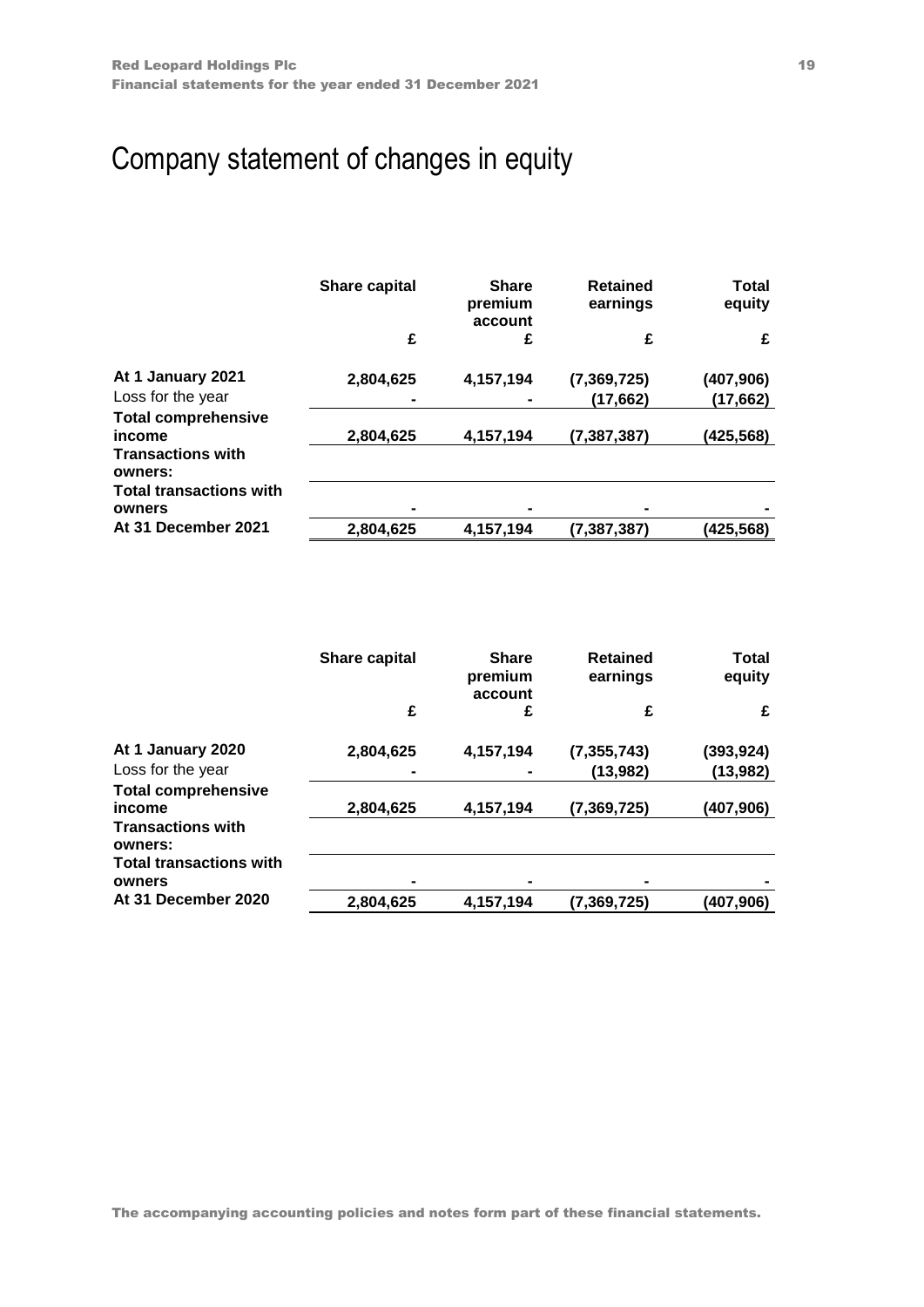## Consolidated statement of cash flows

|                                                               | Note | 2021<br>£ | 2020<br>£ |
|---------------------------------------------------------------|------|-----------|-----------|
| <b>CASH FLOWS USED IN OPERATING ACTIVITIES</b>                | 17   | (1,528)   | (278)     |
| <b>INVESTING ACTIVITIES</b>                                   |      |           |           |
| Interest received                                             |      |           |           |
| <b>CASH FLOWS USED IN INVESTING ACTIVITIES</b>                |      |           |           |
|                                                               |      |           |           |
| NET(DECREASE)/INCREASE IN CASH AND CASH<br><b>EQUIVALENTS</b> |      | (1,528)   | (278)     |
| Cash and cash equivalents brought forward                     |      | 2,027     | 2,305     |
| CASH AND CASH EQUIVALENTS CARRIED FORWARD                     | 19   | 499       | 2,027     |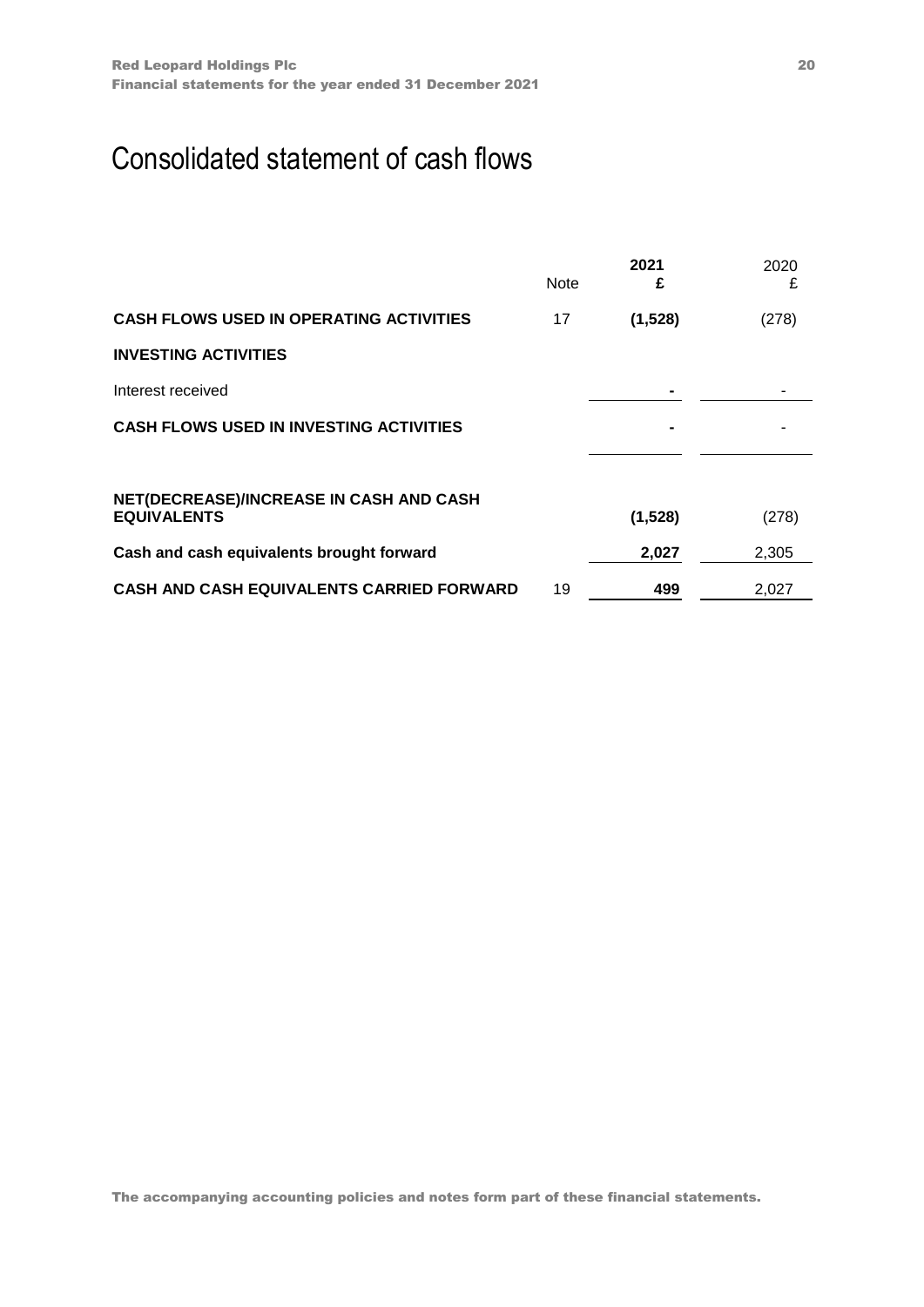# Company statement of cash flows

|                                                                 | <b>Note</b> | 2021<br>£ | 2020<br>£ |
|-----------------------------------------------------------------|-------------|-----------|-----------|
| <b>CASH FLOWS USED IN OPERATING ACTIVITIES</b>                  | 17          | (1,528)   | (278)     |
| <b>INVESTING ACTIVITIES</b>                                     |             |           |           |
| Interest received                                               |             |           |           |
| <b>CASH FLOWS USED IN INVESTING ACTIVITIES</b>                  |             |           |           |
| NET (DECREASE) /INCREASE IN CASH AND CASH<br><b>EQUIVALENTS</b> |             | (1,528)   | (278)     |
| Cash and cash equivalents brought forward                       |             | 2,027     | 2,305     |
| CASH AND CASH EQUIVALENTS CARRIED FORWARD                       | 19          | 499       | 2,027     |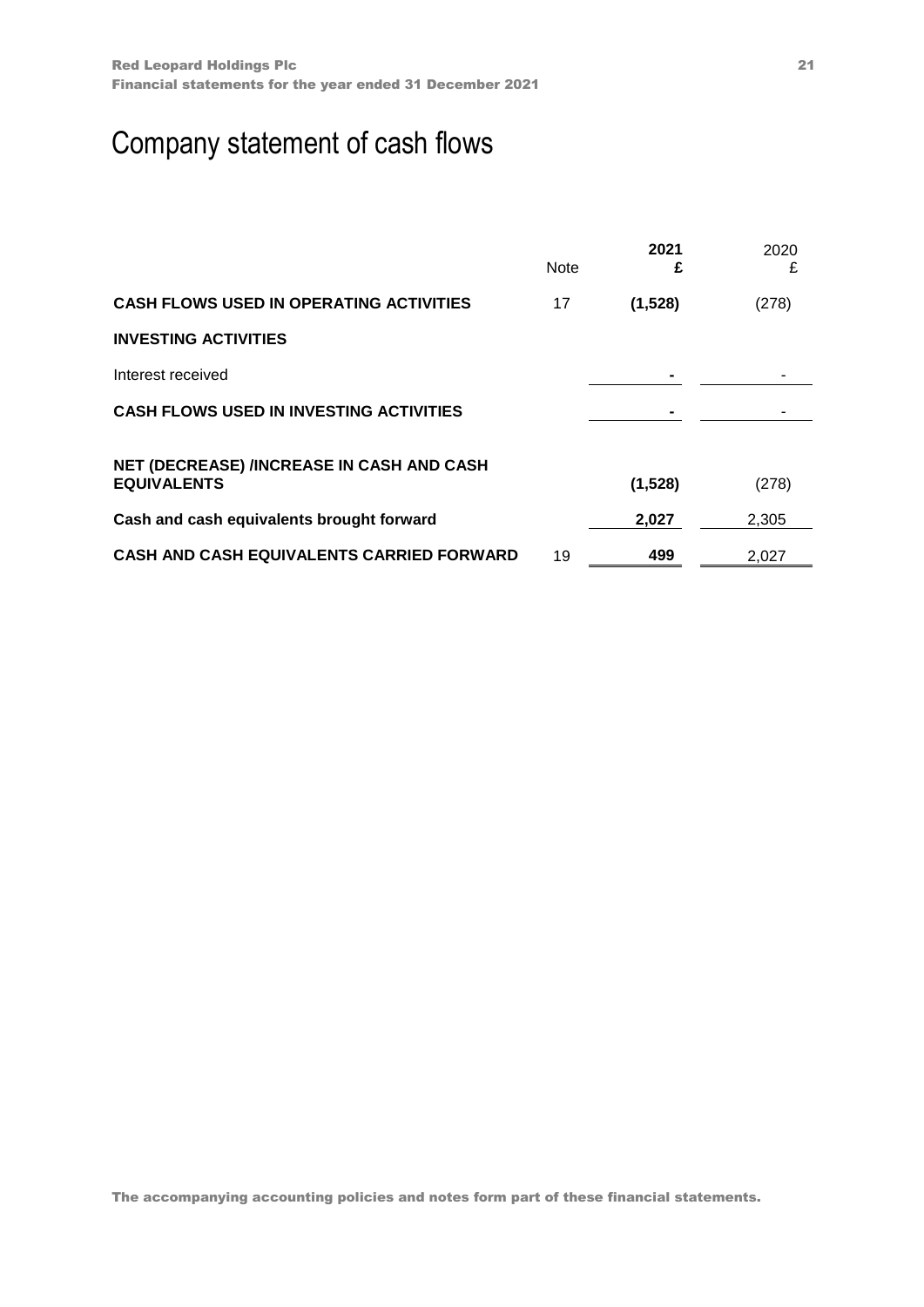## **1. ACCOUNTING POLICIES**

## a. **General Information**

Red Leopard Holdings plc ("the Company") is a public liability company incorporated and domiciled in England. The address of the registered office is 50 Jermyn Street, London, SW1Y 6LX. , These financial statements are prepared in Pounds Sterling, because that is the currency of the primary economic environment in which the Company operates. The review of the business is contained within the Strategic Report on page 5.

## **b. Basis of preparation of financial statements**

The financial statements have been prepared in accordance with EU-endorsed International Financial Reporting Standards ('IFRSs'), IFRIC interpretations and the parts of the Companies Act 2006 applicable to companies reporting under IFRSs.

The financial statements have been prepared under the historical cost convention. Monetary amounts in these financial statements are rounded to the nearest £.

As at 31 December 2021 the group had cash balances of £499. To secure an acquisition or satisfy its investing policy the Group will require further funds to complete it. The Directors have prepared a cash flow forecast for the coming 12 months which demonstrates that the ability for the Company to actively pursue its investing policy is contingent upon raising of further funds in the range of £250k to £500k. The success of a future fundraise has been identified as a material uncertainty which may cast significant doubt over the going concern assessment. Whilst acknowledging this uncertainty, based upon the expectation of completing a successful fundraising in the near future, the Directors consider it appropriate to continue to prepare the financial statements of the Company on a going concern basis.

### **c. Basis of consolidation**

The consolidated financial statements incorporate the financial statements of the company and entities controlled by the parent company (its subsidiaries) made up to 31 December each year. Control is achieved where the company has the power to govern the financial statements and operating policies of an investee entity so as to obtain benefits from its activities.

The accounting policies of all subsidiaries are uniform with the parent company. The results of all subsidiaries are included in the consolidated financial statements.

All intra-group transactions, balances, income and expenses are eliminated on consolidation.

### **d. Segment reporting**

In identifying its operating segments management generally follows the Group's service lines, which represent the main products and services provided by the Group.

Management consider that all activities undertaken by the Group are from one operating segment. The on-going sole activity of the Group, being the pursuit of acquisition opportunities have been allocated to one continuing operating segment.

The measurement policies the Group uses for segment reporting under IFRS 8 are the same as those used in its financial statements.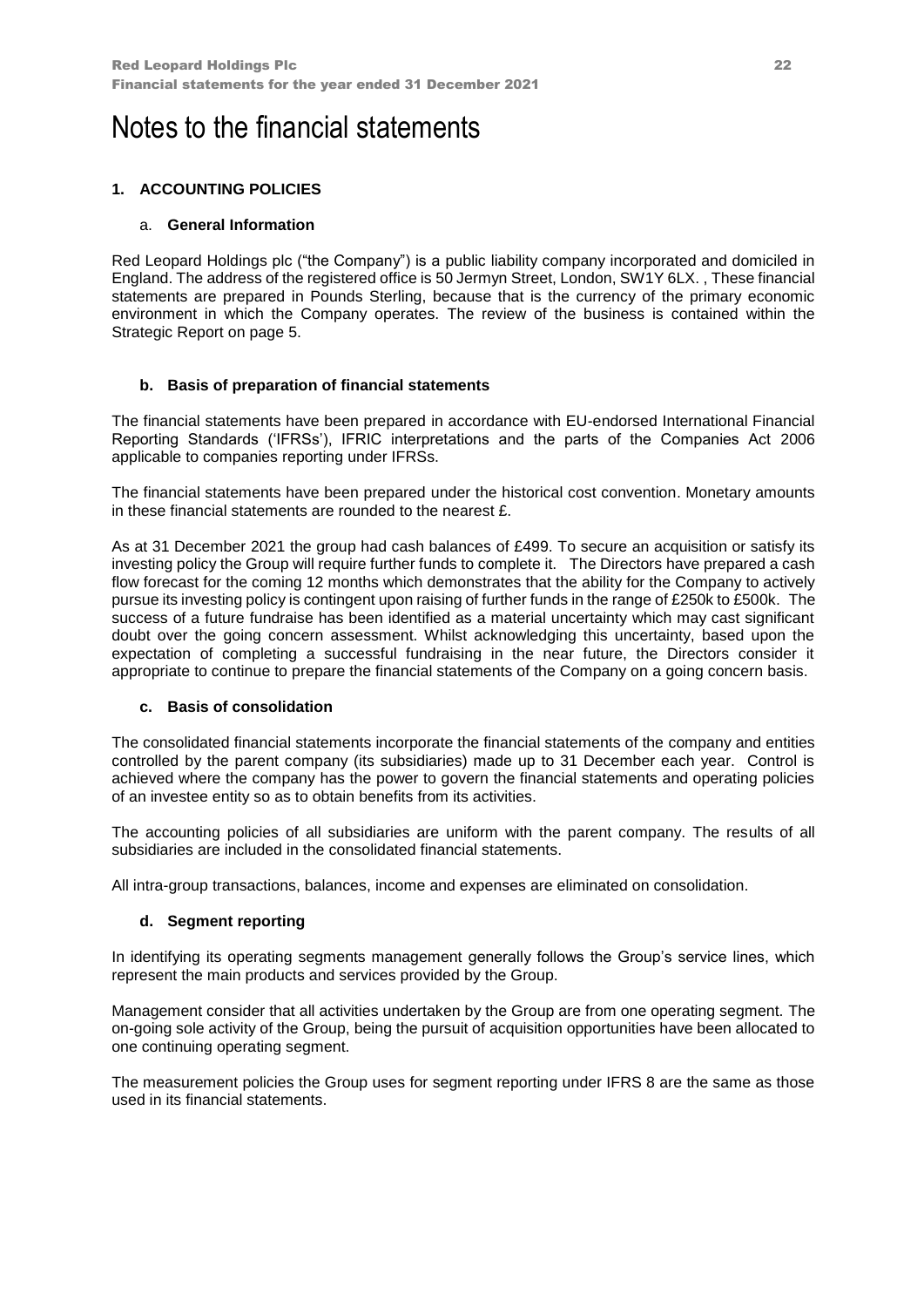## **1. ACCOUNTING POLICIES (continued)**

## **e. Taxation**

The tax expense represents the sum of the tax currently payable and deferred tax.

The tax currently payable is based on a taxable loss for the year. Taxable profit/(loss) differs from net profit as reported in the income statement because it excludes items of income or expense that are taxable or deductible in other years and it further excludes items that are never taxable or deductible. The Group's liability for current tax is calculated using tax rates that have been enacted or substantively enacted by the balance sheet date.

Deferred tax is the tax expected to be payable or recoverable on differences between the carrying amounts of assets and liabilities in the financial statements and the corresponding tax bases used in the computation of taxable profit, and is accounted for using the balance sheet liability method. Deferred tax liabilities are generally recognised for all taxable temporary differences and deferred tax assets are recognised to the extent that it is probable that the taxable profits will be available against which deductible temporary differences can be utilised. Such assets and liabilities are not recognised if the temporary difference arises from the initial recognition (other than in a business combination) of other assets and liabilities in a transaction that affects neither the tax profit nor the accounting profit.

The carrying amount of deferred tax assets is reviewed at each balance sheet date and recognised to the extent that it is probable that sufficient taxable profits will be available to allow all or part of the asset to be recovered.

Deferred tax is calculated at the tax rates that are expected to apply in the period when the liability is settled or the asset is realised, based on rates that are substantively enacted at the balance sheet date.

### **f. Investments**

#### Subsidiary Undertakings

Investments in subsidiaries are valued at cost less provision for impairment.

#### **g. Available-for-sale financial assets**

Available-for-sale financial assets are non-derivative financial assets that are either designated to this category or do not qualify for inclusion in any of the other categories of financial assets.

The equity investment is measured at fair value with gains and losses recognised in other comprehensive income and reported within the available for sale financial asset reserve within equity, except for impairment losses, which are recognised in profit or loss, An assessment for impairment is undertaken at least at each balance sheet date. Reversals of impairment losses are not recognised in profit or loss and any subsequent increase in fair value is recognised in other comprehensive income.

When the asset is disposed of or determined to be impaired, the cumulative gain or loss recognised in other comprehensive income is reclassified from the equity reserve to profit or loss.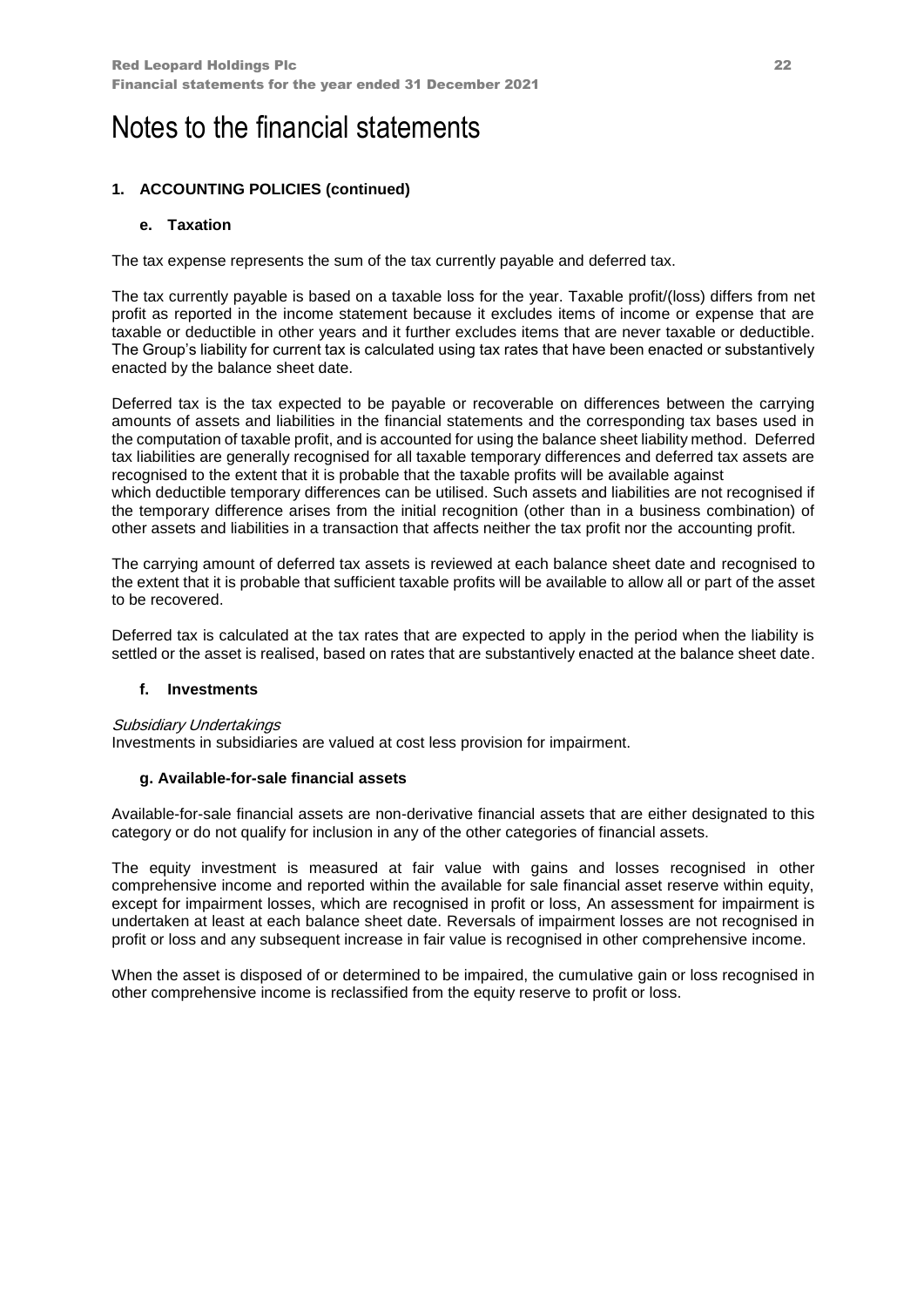## **1. ACCOUNTING POLICIES (continued)**

### **h. Intangible assets – exploration and evaluation**

Exploration and evaluation expenditure comprises costs that are directly attributable to:

- acquisition and maintenance of mining claims
- researching and analysing existing exploration data
- conducting geological studies, exploratory drilling and sampling
- examining and testing extraction and treatment methods and/or
- compiling pre-feasibility studies

Exploration expenditure relates to the initial search for deposits with economic potential, evaluation expenditure arises from a detailed assessment of deposits or other projects that have been identified as having economic potential. Exploration expenditure is not capitalised, except where it relates to the acquisition of rights to carry out exploration where there is a high degree of confidence that the project will be commercially viable. Exploration and evaluation expenditure is categorised as intangible assets except where it relates to items of plant and machinery used in the evaluation process.

The carrying values of capitalised evaluation expenditure are reviewed for impairment annually, or when facts and circumstances suggest that the carrying amount of an exploration and evaluation asset may exceed its recoverable amount, in accordance with IFRS 6 "Exploration for and Evaluation of Mineral Resources". For mines which have not yet been developed which have arisen through acquisition, there may only be inferred resources to form a basis for that review. The review is based upon the best information available to management, including the reports of independent expert evaluators. For the purposes of impairment review, exploration and evaluation assets are assessed against the criteria of IFRS 6 regarding assets which are not yet cash generating, which include the continuing right to exploration, the likelihood of commercial viability and the planned substantive expenditure on exploration and evaluation.

### **i. Financial assets and liabilities**

Financial assets and liabilities are recognised on the group's balance sheet when the group becomes a party to the contractual provisions of the instrument.

#### **(i) Trade and other receivables**

Trade and other receivables are measured at initial recognition at fair value plus transaction costs, and are subsequently measured at amortised cost using the effective interest rate method, less provision for impairment. Any change in their value through impairment or reversal of impairment is recognised in the income statement.

Provision against trade and other receivables is made when there is objective evidence that the group will not be able to collect all amounts due to it in accordance with the original terms of those receivables. The amount of the write-down is determined as the difference between the asset's carrying amount and the present value of estimated future cash flows.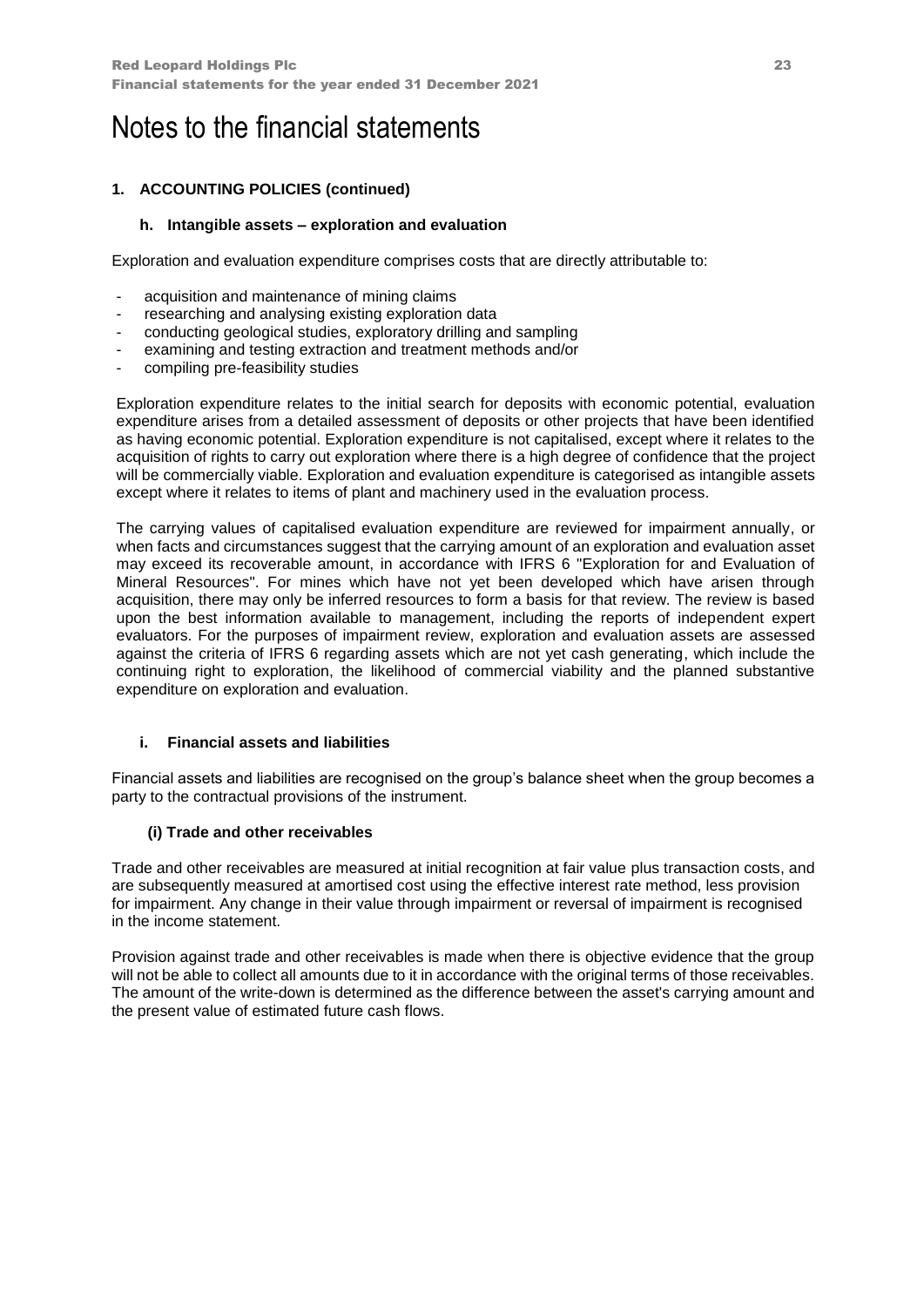## **1. ACCOUNTING POLICIES (continued)**

## **(ii) Cash and cash equivalents**

Cash and cash equivalents comprises cash on hand and demand deposits, and other short term highly liquid investments that are readily convertible to a known amount of cash and are subject to an insignificant risk of changes in value.

## **(iii) Financial liabilities and equity**

Financial liabilities and equity instruments are classified according to the substance of the contractual arrangements entered into. An equity instrument is any contract that evidences a residual interest in the assets of the group after deducting all of its liabilities. A financial liability is any liability which gives rise to a contractual obligation to deliver cash or another financial asset to another entity.

### **(iv) Bank borrowings**

Interest-bearing bank loans and overdrafts are initially recorded at fair value, net of direct issue costs and subsequently at amortised cost using the effective interest rate method. Finance charges, including premiums payable on settlement or redemption and direct issue costs, are accounted for on an accruals basis in the income statement using the effective interest rate method.

## **(v) Convertible loan notes containing embedded derivatives**

The Group may issue convertible loan notes which carry an option for the issuer to convert the liability into a variable number of equity shares.

Contracts which result in the entity delivering a variable number of its own equity instruments are classed as financial liabilities.

The conversion option is an embedded derivative and is carried at fair value through profit and loss. The convertible loan is also classified as a financial liability. It is recorded initially at fair value and subsequently measured at amortised cost using the effective interest rate method.

When shares are issued in consideration for extinguishment of debt any difference between the face value of the loan notes and the fair value of shares issued is recognised in profit and loss.

### **(vi) Convertible loan notes accounted for as compound instruments**

The Group may issue convertible loan notes which carry an option for the issuer to convert the liability into a fixed number of equity shares.

Contracts which result in the entity delivering a fixed number of its own equity instruments are classed as compound instruments, containing both a financial liability and an equity instrument.

Equity instruments are instruments that evidence a residual interest in the assets of an entity after deducting all of its liabilities. Therefore, when the initial carrying amount of the compound financial instrument is allocated to its equity and liability components, the equity component is assigned the residual amount after deducting from the fair value of the instrument as a whole the amount separately determined for the liability component.

No gain or loss arises from initially recognising the components of the instrument separately.

### **(vii) Trade and other payables**

Trade payables are initially measured at fair value, and are subsequently measured at amortised cost, using the effective interest rate method.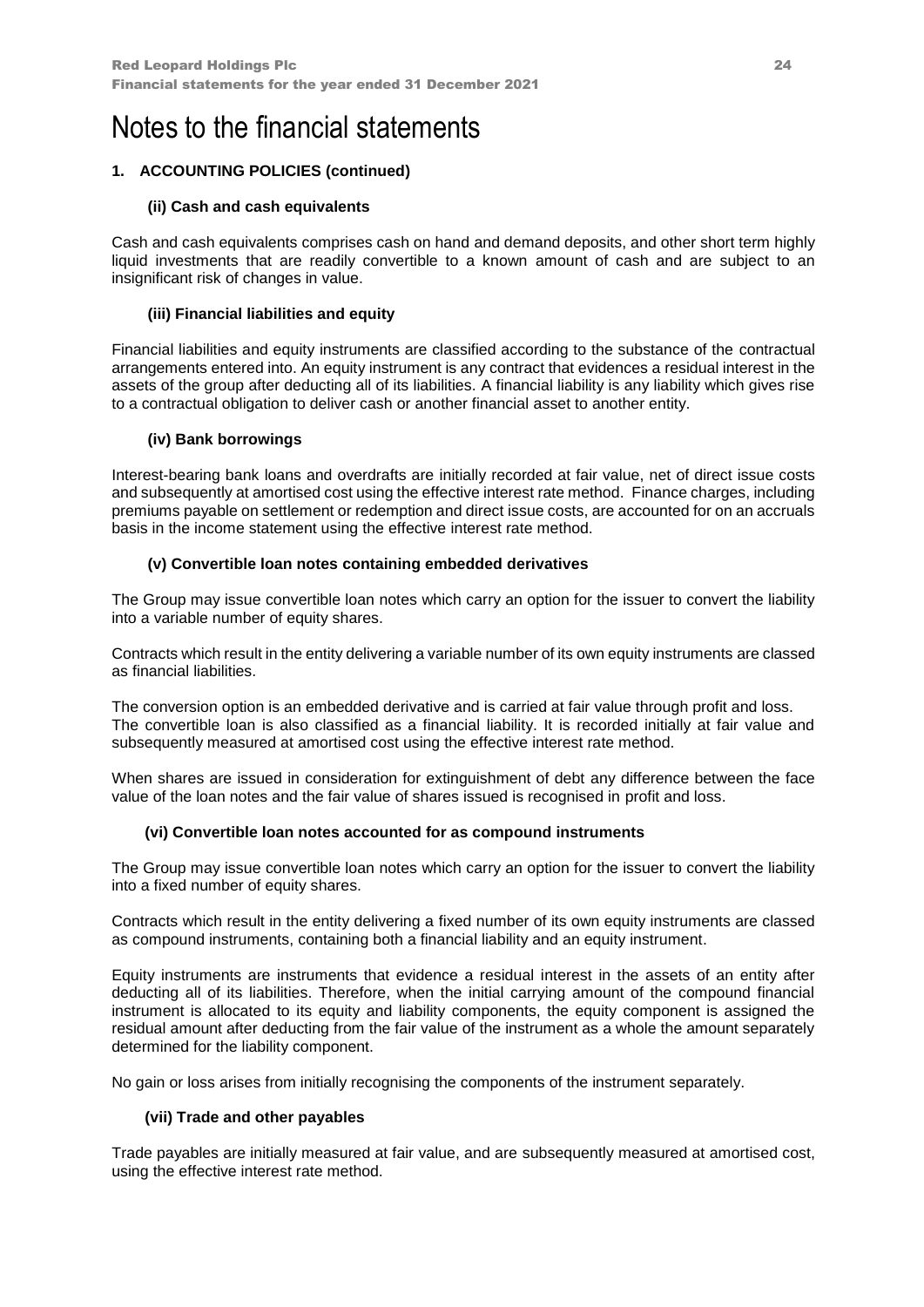## **1. ACCOUNTING POLICIES (continued)**

### **(viii) Equity instruments**

Equity instruments issued by the group or company are recorded at the proceeds received, net of direct issue costs.

#### Share warrants

The Company has issued share warrants which have been accounted for as equity instruments as the substance of the contractual arrangement is such that the warrants evidence a residual interest in the assets of the Company after deducting all liabilities.

### **(ix) Held for trading financial assets**

Assets held in this category are measured at fair value with gains or losses recognised in profit or loss. The fair value of financial assets in this category are determined with reference to active market transactions.

### **j. Equity and reserves**

### **(i) Share capital**

Share capital represents the nominal value of shares that have been issued.

### **(ii) Share premium**

Share premium includes any premiums received on issue of share capital. Any transaction costs associated with the issuing of shares are deducted from share premium, to the extent there is a premium on that issue, net of any related income tax benefits.

### **(iii) Equity-settled share based payment**

All goods and services received in exchange for the grant of any share-based payment are measured at their fair values. Where employees are rewarded using share-based payments, the fair values of employees' services are determined indirectly by reference to the fair value of the instrument granted to the employee. This fair value is appraised at the grant date and excludes the impact of non-market vesting conditions (for example, profitability and sales growth targets).

All equity-settled share-based payments are ultimately recognised as an expense in profit and loss with a corresponding credit to equity reserve.

If vesting periods or other non-market vesting conditions apply, the expense is allocated over the vesting period, based on the best available estimate of the number of share options expected to vest. Estimates are revised subsequently if there is any indication that the number of share options expected to vest differs from previous estimates. Any cumulative adjustment prior to vesting is recognized in the current period. No adjustment is made to any expense recognised in prior periods if share options that have vested are not exercised.

Upon exercise of share options, the proceeds received net of attributable transaction costs are credited to share capital, and where appropriate share premium.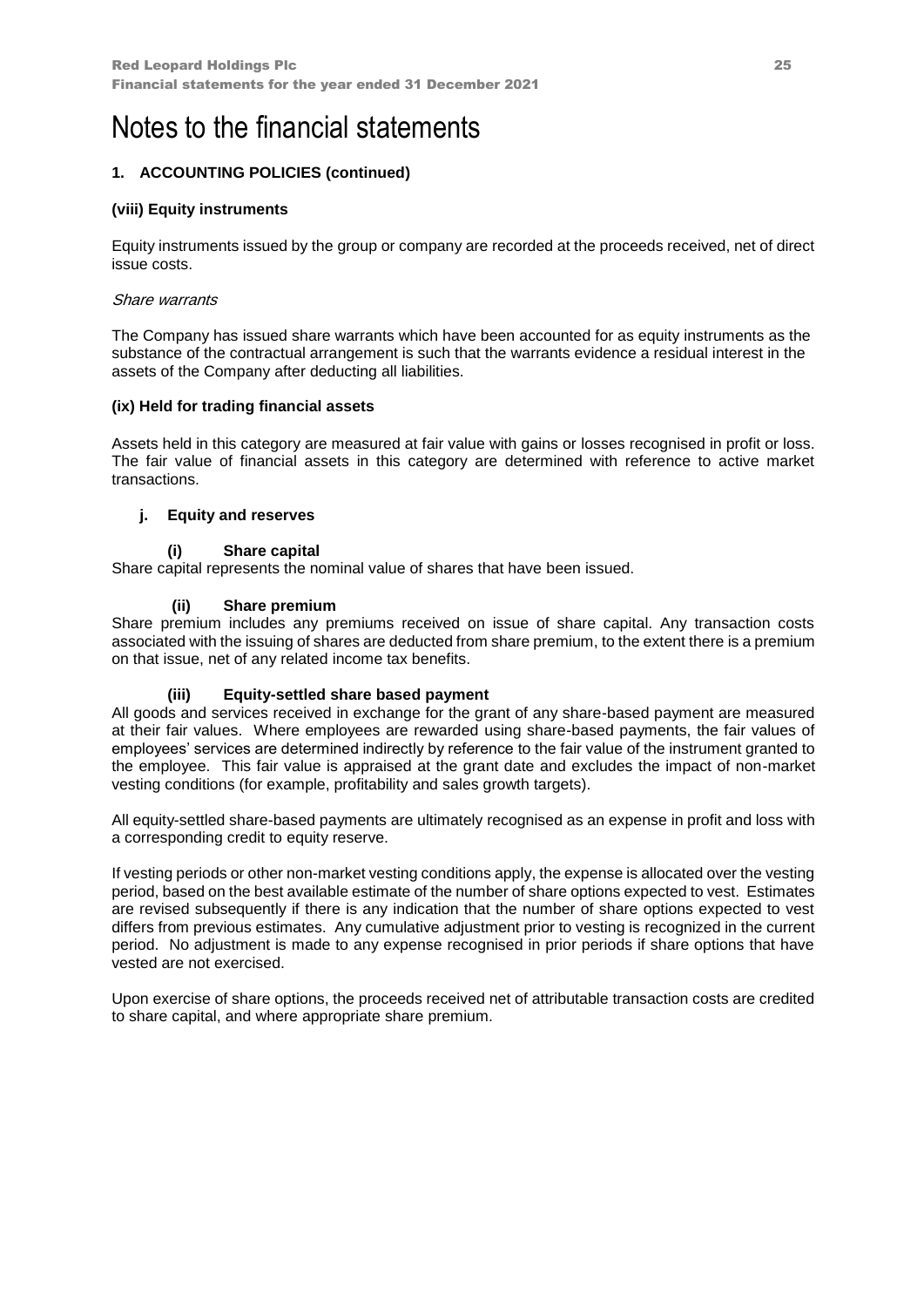## **1. ACCOUNTING POLICIES (continued)**

## **k. Exceptional items**

The group identified and reports material, non-recurring costs and income as exceptional items separately from underlying operating expenses and income. Exceptional items may include impairment charges and acquisition costs.

## **l. Key estimates and judgements**

The directors have identified the following as key judgements in the preparation of the group accounts:

- assessment of the exploration and evaluation intangible asset for impairment (Note 11)
- assessment of the acquisition of Red Leopard Mining Inc as falling outside of the definition of a business combination as set out in IFRS 3 (Note 11)
- deferred tax asset (Note 8)
- assessment of going concern (Note 2)

To secure an acquisition or satisfy its investing policy the Group will require further funds to complete it. The Directors have prepared a cash flow forecast for the coming 12 months which demonstrates that the ability for the Company to actively pursue its investing policy is contingent upon raising of further funds in the range of £250k to £500k. The success of a future fundraise has been identified as a material uncertainty which may cast significant doubt over the going concern assessment. Whilst acknowledging this uncertainty, based upon the expectation of completing a successful fundraising in the near future, the Directors consider it appropriate to continue to prepare the financial statements of the Company on a going concern basis.

The group has a potential deferred tax asset of £720,712 in respect of losses. This asset has not been recognised at 31 December 2021 due to the history of trading losses in the group and the uncertainty around the source of the Group's future trade.

The directors have identified the following as a key source of estimation in the preparation of the Group accounts:

Share-based payment expenses are calculated by reference to the estimated fair values of share options as at their date of grant. These fair values have been estimated using a Black-Scholes option valuation model. The inputs to the model are disclosed in Note 16.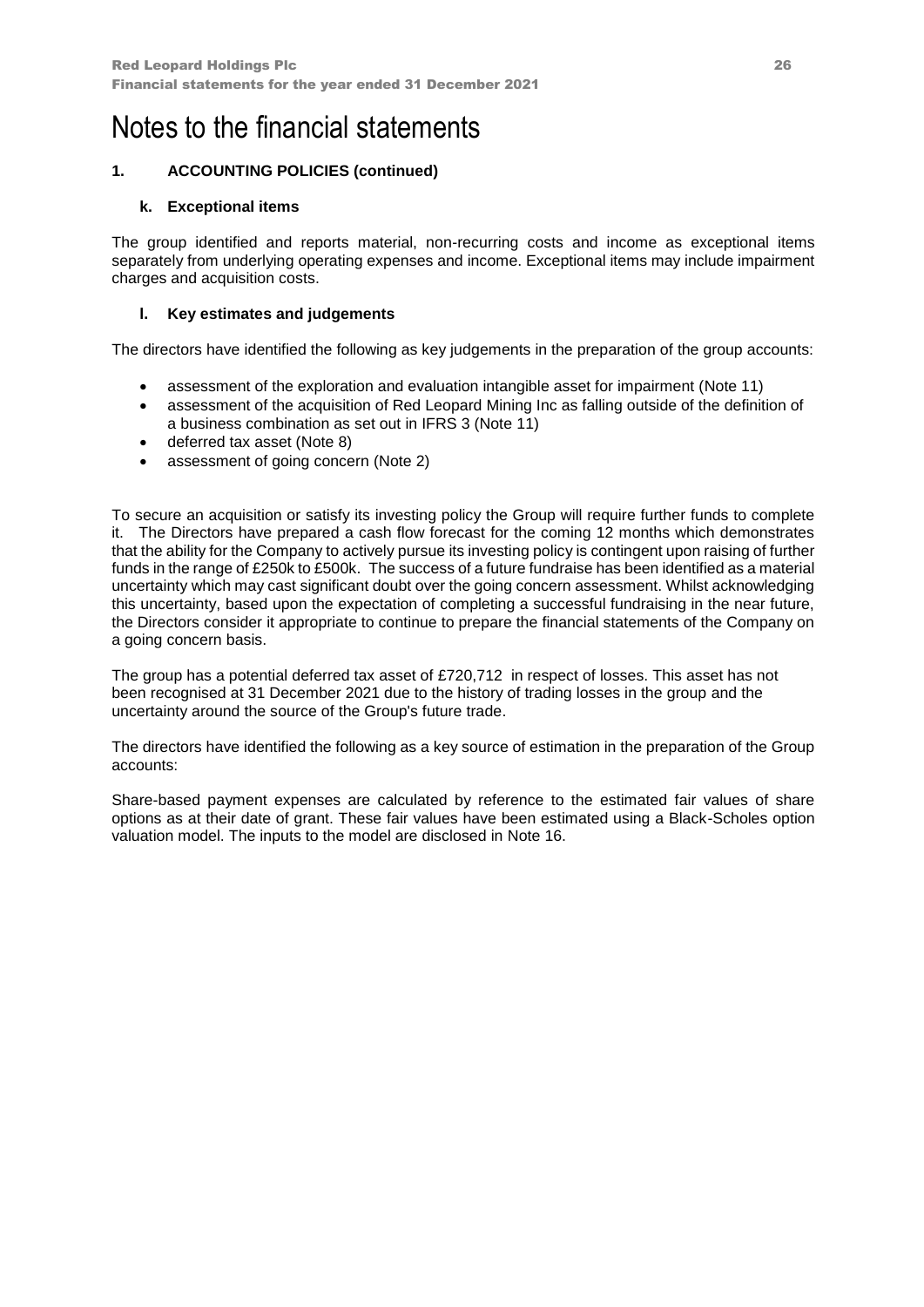## **1. ACCOUNTING POLICIES (continued)**

### **m. Standards, amendments and interpretations to existing standards that are not yet effective and have not been adopted early by the Group**

The following new and amended Standards and Interpretations have been issued and are effective for the current financial period of the group.

‐Other amendments

In the current year, the company has applied a number of amendments to Standards and Interpretations issued by the IASB that are effective for an annual period that begins on or after 1 January 2021. These have not had any material impact on the amounts reported for the current and prior years.

### **Standards which are in issue but not yet effective**

At the date of authorisation of these financial statements, the company has not early adopted the following amendments to Standards and Interpretations that have been issued but are not yet effective:

‐Narrow scope amendments to IFRS3, IAS16 and IAS37 (effective for periods commencing on or after 1 January 2022)

‐Annual improvements to IFRS standards 2018‐2020 (effective for periods commencing on or after 1 January 2022)

‐Amendments to IAS 1: Classification of liabilities as current or non‐current (effective for periods commencing on or after 1 January 2023)

‐Amendments to IAS 8: Definition of accounting estimates (effective for periods commencing on or after 1 January 2023)

The Directors anticipate that the adoption of these standards and interpretations in future periods will have no material impact on the financial statements of the company. The company does not intend to apply any of these pronouncements early.

### **2. GOING CONCERN**

As set out in the Strategic Report during the early part of 2020 the international community was impacted by the COVID-19 pandemic, which caused significant disruption to UK businesses. The directors have assessed the risk that the group is not a going concern, with reference to its financial position and performance as discussed in the Strategic Report. The directors are not aware of any significant impact from the COVID-19 pandemic on the company operations. However, the directors continue to assess its impact on an ongoing basis.

As at 31 December 2021 the group had cash balances of £499. To secure an acquisition or satisfy its investing policy the Group will require further funds to complete it. The Directors have prepared a cash flow forecast for the coming 12 months which demonstrates that the ability for the Company to actively pursue its investing policy is contingent upon raising of further funds. The success of a future fundraise has been identified as a material uncertainty which may cast significant doubt over the going concern assessment. Whilst acknowledging this uncertainty, based upon the expectation of completing a successful fundraising in the near future, the Directors consider it appropriate to continue to prepare the financial statements of the Company on a going concern basis.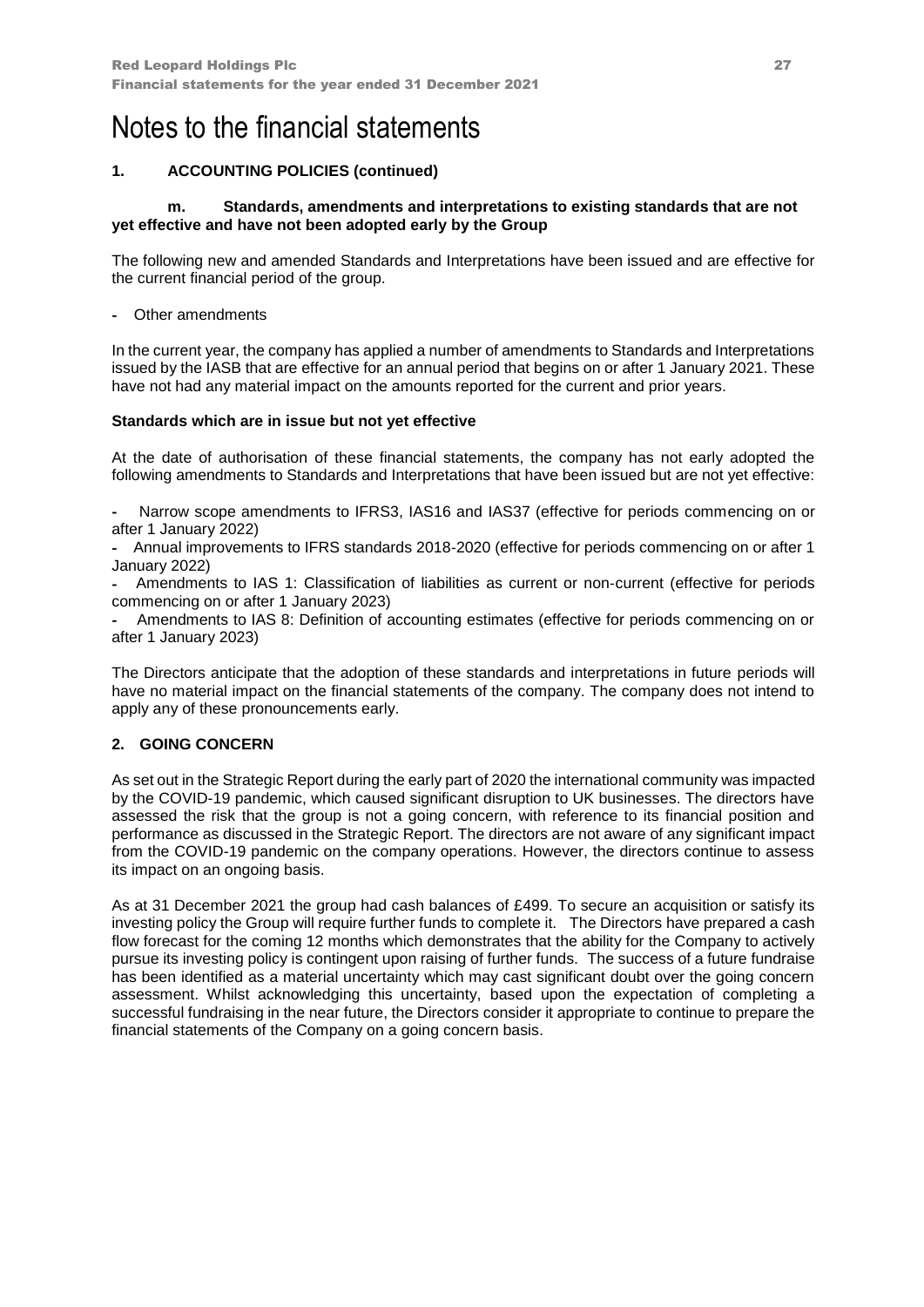## **3. OPERATING LOSS**

| Operating loss is stated after charging:                                              |       |       |
|---------------------------------------------------------------------------------------|-------|-------|
|                                                                                       | 2021  | 2020  |
|                                                                                       |       |       |
| Fees payable to the company's auditor:<br>- for the audit of the financial statements | 8.950 | 9.650 |

## **4. STAFF COSTS**

Staff costs, being amounts payable to key management personnel, were as follows:

|                    | 2021                     | 2020                     |
|--------------------|--------------------------|--------------------------|
|                    | -                        | ~                        |
| Wages and salaries |                          |                          |
|                    | $\overline{\phantom{a}}$ | $\overline{\phantom{a}}$ |

The average monthly number of employees during the year, including directors was as follows:

|                  | NO. | N∩<br>w. |
|------------------|-----|----------|
| <b>Directors</b> |     |          |
|                  |     |          |

## **5. DIRECTORS' REMUNERATION**

Directors' emoluments were as follows:

|                 | 2021                     | 2020              |
|-----------------|--------------------------|-------------------|
|                 | <b>Salary and</b>        | <b>Salary and</b> |
|                 | total                    | total             |
| <b>Director</b> | emoluments               | emoluments        |
|                 | £                        | £                 |
| J J May         | ۰                        |                   |
| T Hayward       | ۰                        |                   |
| S J Adam        | ٠                        |                   |
| T Hoyer         | $\overline{\phantom{a}}$ | ۰                 |
| Total           | ٠                        |                   |
|                 |                          |                   |

The directors agreed not pay or accrue fees during the period or to settle any accrued outstanding amount until the Company completes an acquisition of any asset, company or companies.

No retirement benefits were accruing to directors at 31 December 2021 (2020: £nil).The directors received £nil (2020: £nil) in respect of share based payments.

## **6. FINANCE INCOME**

|                      | 2021           | nnoc                     |
|----------------------|----------------|--------------------------|
|                      |                | $\sim$<br>-              |
| <b>Bank interest</b> | $\blacksquare$ | $\overline{\phantom{0}}$ |
|                      |                | $\overline{\phantom{a}}$ |
|                      |                |                          |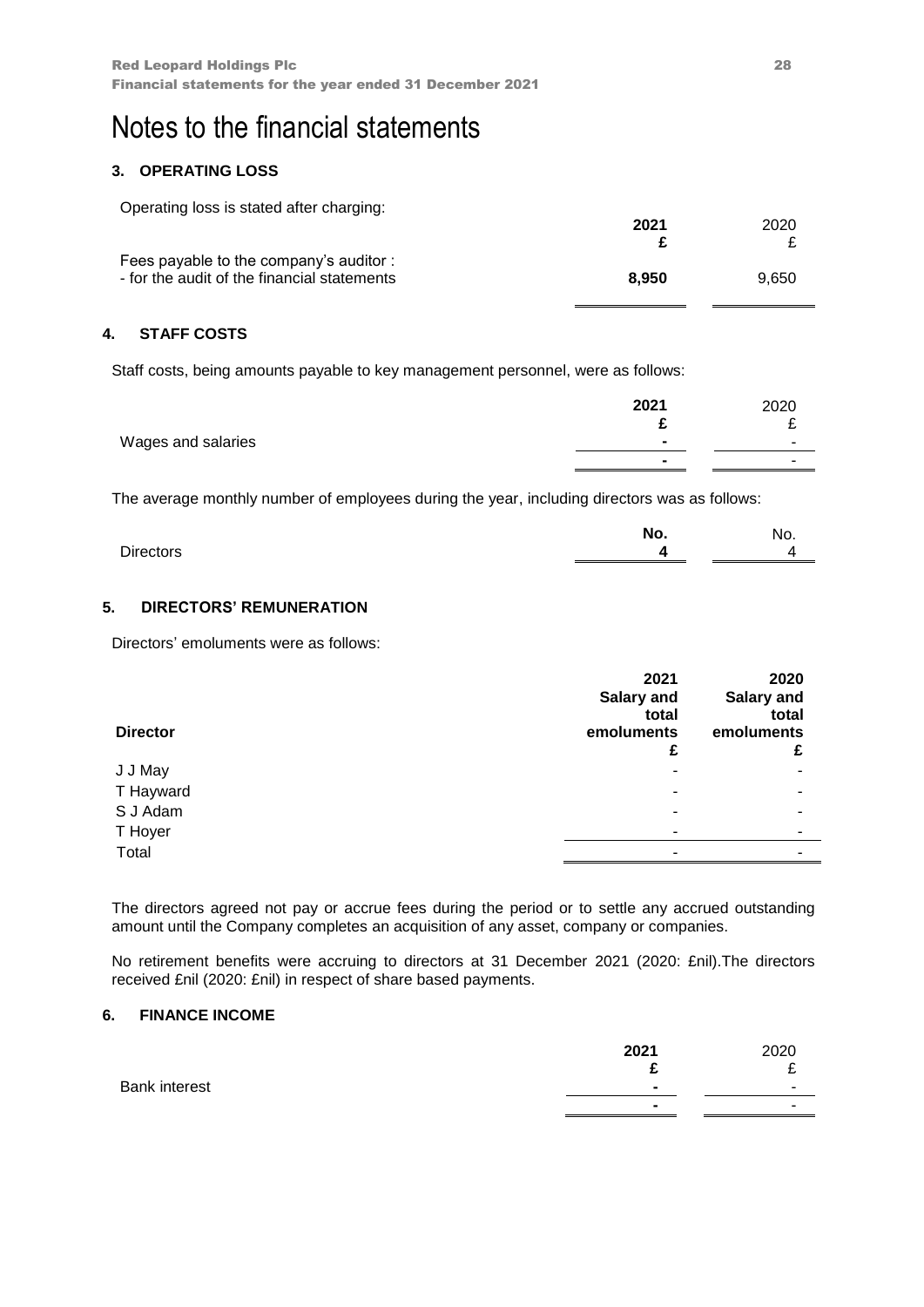## **7. FINANCE COST**

|                                                  | 2021           | 2020 |
|--------------------------------------------------|----------------|------|
| Total interest expense for financial liabilities | $\blacksquare$ | -    |
|                                                  | $\blacksquare$ |      |

## **8. TAX EXPENSE**

### **Recognised in the statement of comprehensive income**

|                                                                                                                                               | 2021     | 2020     |
|-----------------------------------------------------------------------------------------------------------------------------------------------|----------|----------|
| Loss on ordinary activities before tax                                                                                                        | (13,662) | (13,982) |
| Loss on ordinary activities multiplied by the relevant standard<br>rate of corporation tax in the UK of 19% (2019: 19%)<br><b>Effects of:</b> | (2,596)  | (2,657)  |
| Increase in tax losses                                                                                                                        | 2,596    | 2,657    |
| Current charge for the year                                                                                                                   |          |          |

### **Factors that may affect future tax charges**

The group has tax losses in respect of excess management expenses carried forward of £3,793,223 (2020: £3,779,561) that are available for offset against future taxable profits.

If the group pays tax at a rate of 19% on profits in future periods, the current tax losses represent a potential deferred tax asset of £720,712 (2020: £718,117). This asset has not been recognised at 31 December 2021 due to the history of trading losses in the group. These remain un-provided as it is not anticipated that the Group will make qualifying profits against which these may be offset in the foreseeable future but they are available indefinitely for offset against future taxable income.

## **9. (LOSS)/EARNINGS PER SHARE**

Basic earnings per ordinary share for the year is based on the loss of £13,662 (2020: £13,982) and a weighted average of 1,528,779,061 (2020: 1,528,779,061) ordinary shares.

For diluted earnings per share, the weighted average number of ordinary shares in issue is adjusted to assume conversion of all potential dilutive ordinary shares. Items included in the calculation are options and warrants for ordinary shares.

The effect of conversion of all potential dilutive ordinary shares would have an anti-dilutive effect on earnings per share and therefore they have not been incorporated in the diluted earnings per share calculation. Potential ordinary shares are only treated as dilutive when their conversion to ordinary shares would decrease profit per share or increase loss per share.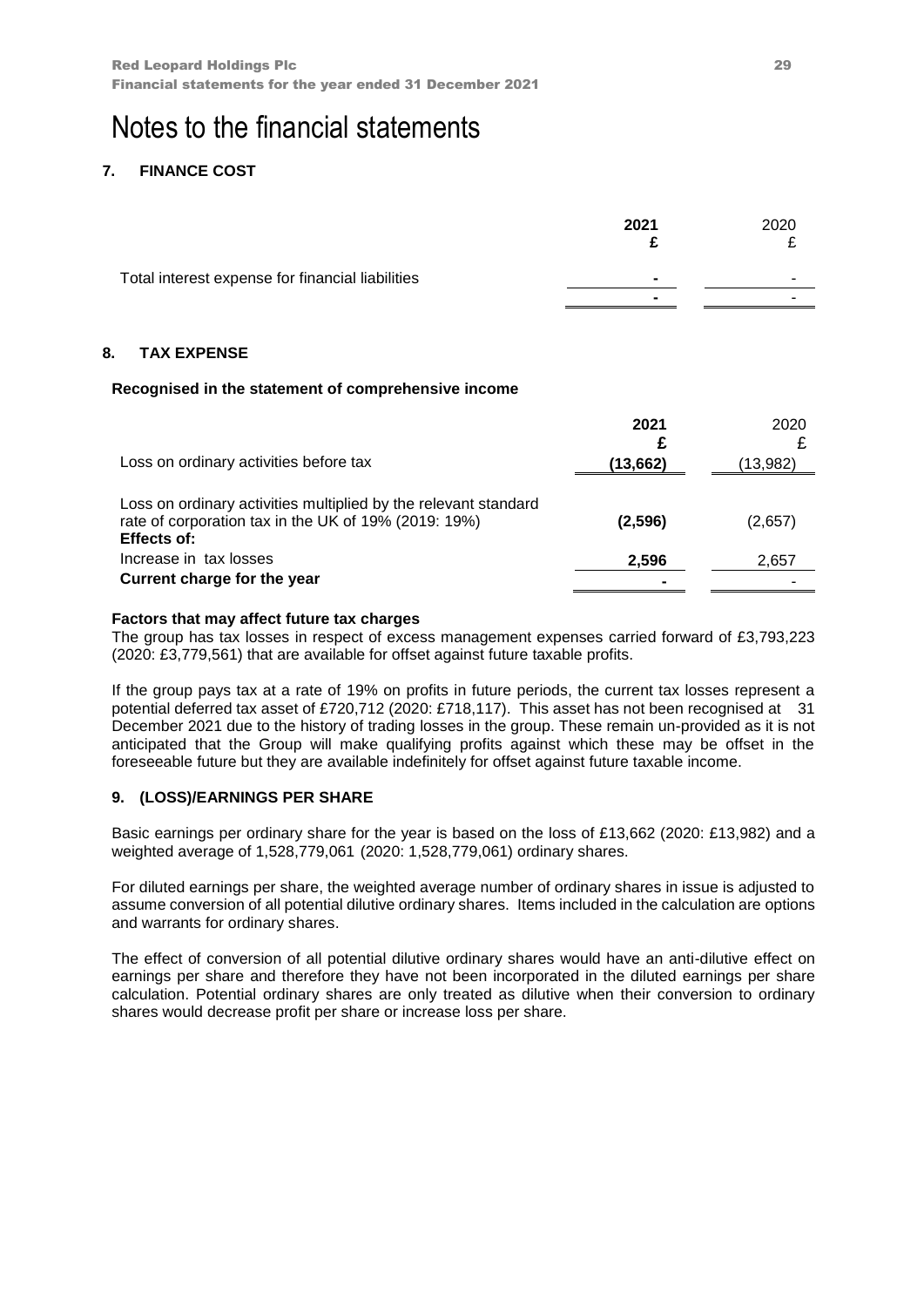## **10. SEGMENT REPORTING**

Following the Group's change in strategy to be an investing company, management currently considers that the group has one operating segment as described in accounting policy 1(c). Segment information can be analysed as follows for the reporting periods under review.

|                      | <b>Investment</b><br>strategy<br>2021<br>Continuing<br>operations<br>£ | <b>Total 2021</b><br>£ | Investment<br>strategy<br>2020<br>Continuing<br>operations<br>£ | <b>Total 2020</b><br>£ |
|----------------------|------------------------------------------------------------------------|------------------------|-----------------------------------------------------------------|------------------------|
| Segment<br>operating |                                                                        |                        |                                                                 |                        |
| loss                 | (13, 662)                                                              | (13,662)               | (13, 982)                                                       | (13,982)               |
| Segment<br>assets    | 739                                                                    | 739                    | 2,238                                                           | 2,238                  |

## **11. INTANGIBLE ASSETS**

|                                        | <b>Mining</b>                                | <b>Mining</b> |
|----------------------------------------|----------------------------------------------|---------------|
|                                        | <b>Exploration and</b><br>development claims | <b>Total</b>  |
|                                        | £                                            | £             |
| Cost:                                  |                                              |               |
| At 1 January 2021 and 31 December 2021 | -                                            |               |
|                                        |                                              |               |
| Impairment charge                      | -                                            |               |
| At 31 December 2021                    |                                              |               |
| Net book value:                        |                                              |               |
| At 31 December 2020                    |                                              |               |
| At 31 December 2019                    |                                              |               |

On 24 September 2013, the Company acquired the entire issued share capital of Red Leopard Mining Inc ("RLM") for £600,000, satisfied by the issue of 33,333,333 new ordinary shares at a price of 1.8p per share. The Directors considered that the acquisition of RLM did not constitute the acquisition of a business as defined in IFRS 3, and as the fair value of the intangible assets acquired could not readily be determined by reference to the value of the mining claims in the evaluation phase, the fair value was determined by reference to the fair value of equity instruments issued as consideration. The fair value price of £600,000, initially calculated with reference to the anticipated market value of the share price at the time of the drafting of the acquisition agreement, was adjusted for movements in the share price and the calculation of the fair value of the consideration was adjusted to reflect the actual open market price of the shares on AIM at the date of acquisition of 1.3p. The overall impact resulted in a restatement to the valuation of £166,667. There was no Income Statement impact of this adjustment.

There are no assets or liabilities in RLM other than the mining claims, which are recognised as separately identifiable intangible assets in respect of exploration and development rights.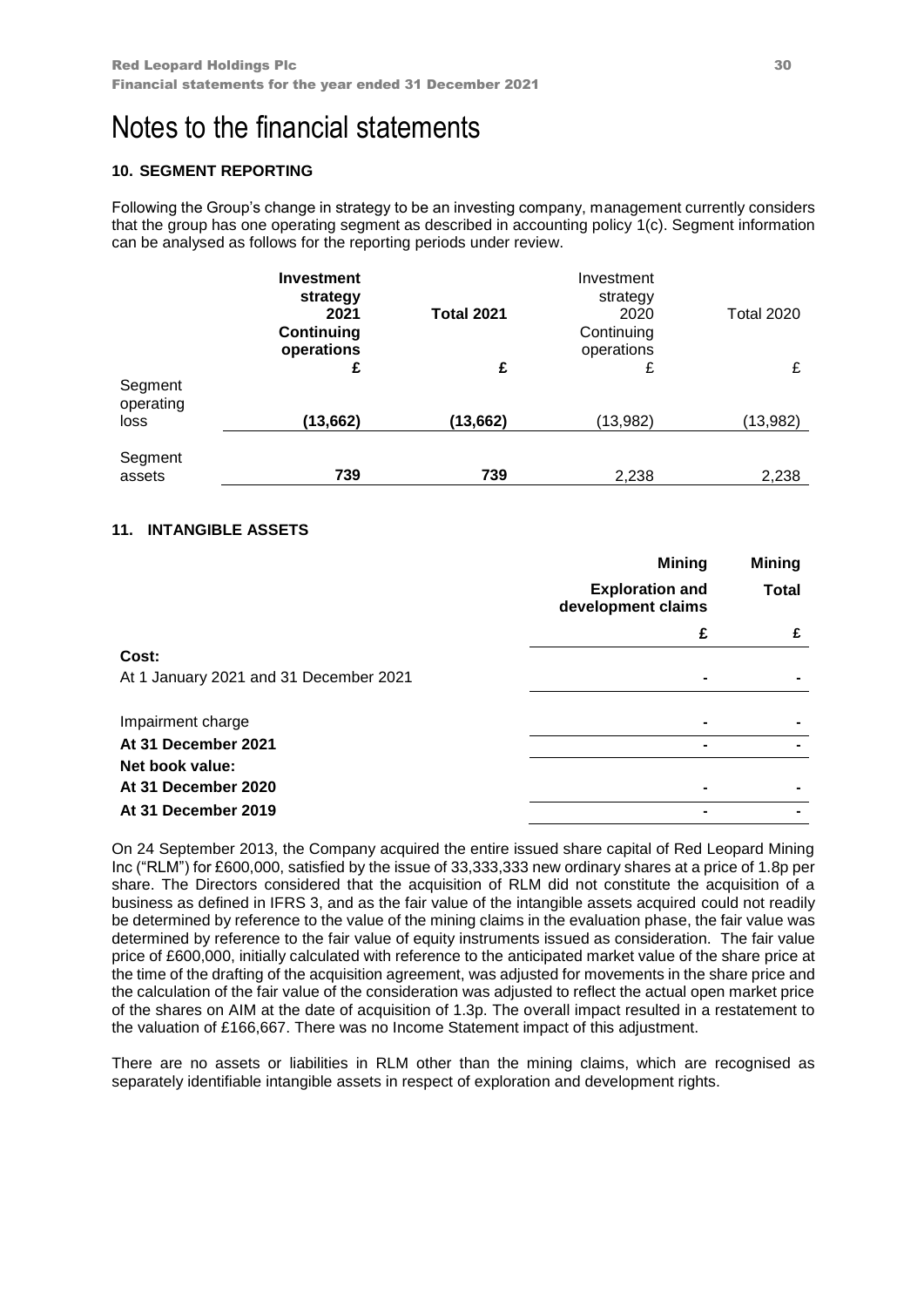The Directors assess the asset at each reporting date for indications of impairment. As disclosed in 2017, the Board made the decision to cease funding the exploration of the mining claims. In accordance with the requirements of IFRS 6, as substantive expenditure on further exploration for and evaluation of mineral resources in the specific area was not budgeted for nor planned at the year end, the asset has been impaired in full.

As the sole activity of Red Leopard Mining Inc is the holding of the silver and zinc mining claims, the investment of £437,433 has also been impaired in full.

#### **Company investment in subsidiaries - Shares in Group undertakings**

|                |         | Company |  |  |
|----------------|---------|---------|--|--|
|                | 2021    | 2020    |  |  |
| Non-current    |         | £       |  |  |
| At 1 January   | 4.100   | 4,100   |  |  |
| Impairment     | (4,000) | -       |  |  |
| At 31 December | 100     | 4,100   |  |  |
|                |         |         |  |  |

Subsidiaries are listed in Note 22.

## **12. TRADE AND OTHER RECEIVABLES**

|                   |           | Group     |           | Company   |
|-------------------|-----------|-----------|-----------|-----------|
|                   | 2021<br>£ | 2020<br>£ | 2021<br>£ | 2020<br>£ |
| Current           |           |           |           |           |
| Other receivables | 240       | 240       | 211       | 211       |
|                   | 240       | 240       | 211       | 21        |

## **13. TRADE AND OTHER PAYABLES**

|                 | Group   |         |         | Company |
|-----------------|---------|---------|---------|---------|
|                 | 2021    | 2020    | 2021    | 2020    |
|                 | £       | £       | £       |         |
| <b>Current</b>  |         |         |         |         |
| Trade payables  | 94.913  | 94.913  | 95,011  | 95.011  |
| Loans (Note 14) | 149,601 | 149,601 | 137,340 | 137,340 |
| Accruals        | 181,893 | 181,893 | 181,893 | 181,893 |
|                 | 426.407 | 426,407 | 414.244 | 414.244 |

The carrying values are considered to be a reasonable approximation to fair value.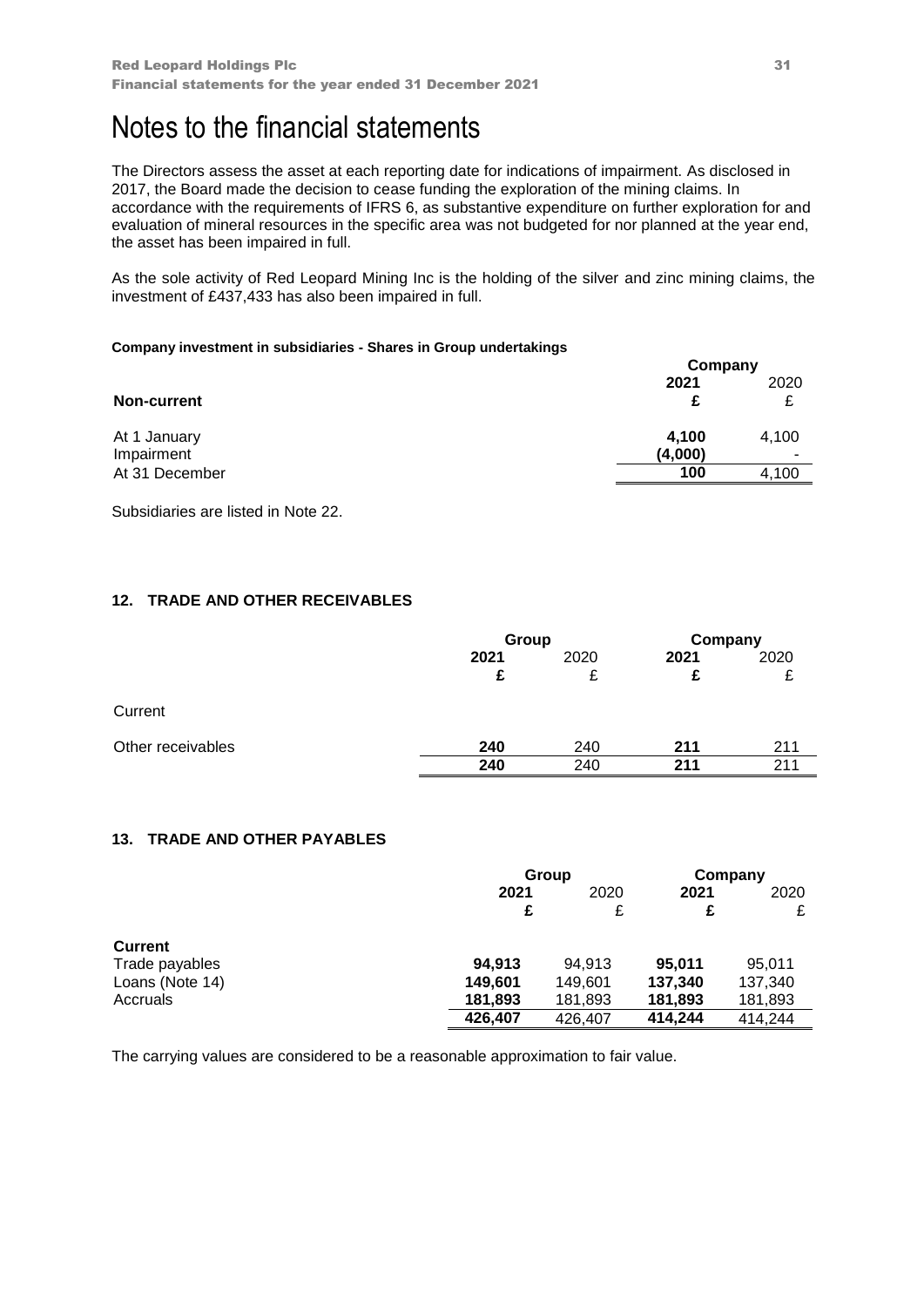### **14. BORROWINGS**

|                  |         | Group   |         | Company |  |
|------------------|---------|---------|---------|---------|--|
|                  | 2021    | 2020    | 2021    | 2020    |  |
|                  | -       |         |         |         |  |
| <b>Current</b>   |         |         |         |         |  |
| Short term loans | 149.601 | 149.601 | 137.340 | 137,340 |  |
|                  |         |         |         |         |  |

The Company has short term loans outstanding amounting to £149,601 (2020: £137,340) repayable on demand. Loans received in the year of £12,261 (2020: £14,400) are from some of the Directors. The holders have agreed not to call upon any loan notes until sufficient new funds are received that allow the business to finance itself going forward and waived the right to the receipt of interest above base rate as provided for under the loan agreements. These loans do not carry any conversion options.

### **15. SHARE CAPITAL**

|                                                           | 2021<br>£ | 2020<br>£ |
|-----------------------------------------------------------|-----------|-----------|
| Authorised, Allotted, called up and fully paid            |           |           |
| <b>Ordinary shares</b>                                    |           |           |
| Beginning of the year                                     | 1,528,778 | 1,528,778 |
| New Shares issued                                         |           |           |
| As at 31 December (1,528,779,061) ordinary shares of 0.1  |           |           |
| pence (2020: 1,528,779,061 ordinary shares of 0.1p each)) | 1,528,778 | 1,528,778 |
|                                                           |           |           |
| Deferred shares                                           |           |           |
| At the beginning of the period                            | 1,275,847 | 1,275,847 |
| As at 31 December (1,275,846,391 deferred shares of 0.1   |           |           |
| pence (2020: 1,275,846,391 deferred shares of 0.1 pence)  | 1,275,847 | 1,275,847 |
|                                                           | 2,804,625 | 2,804,625 |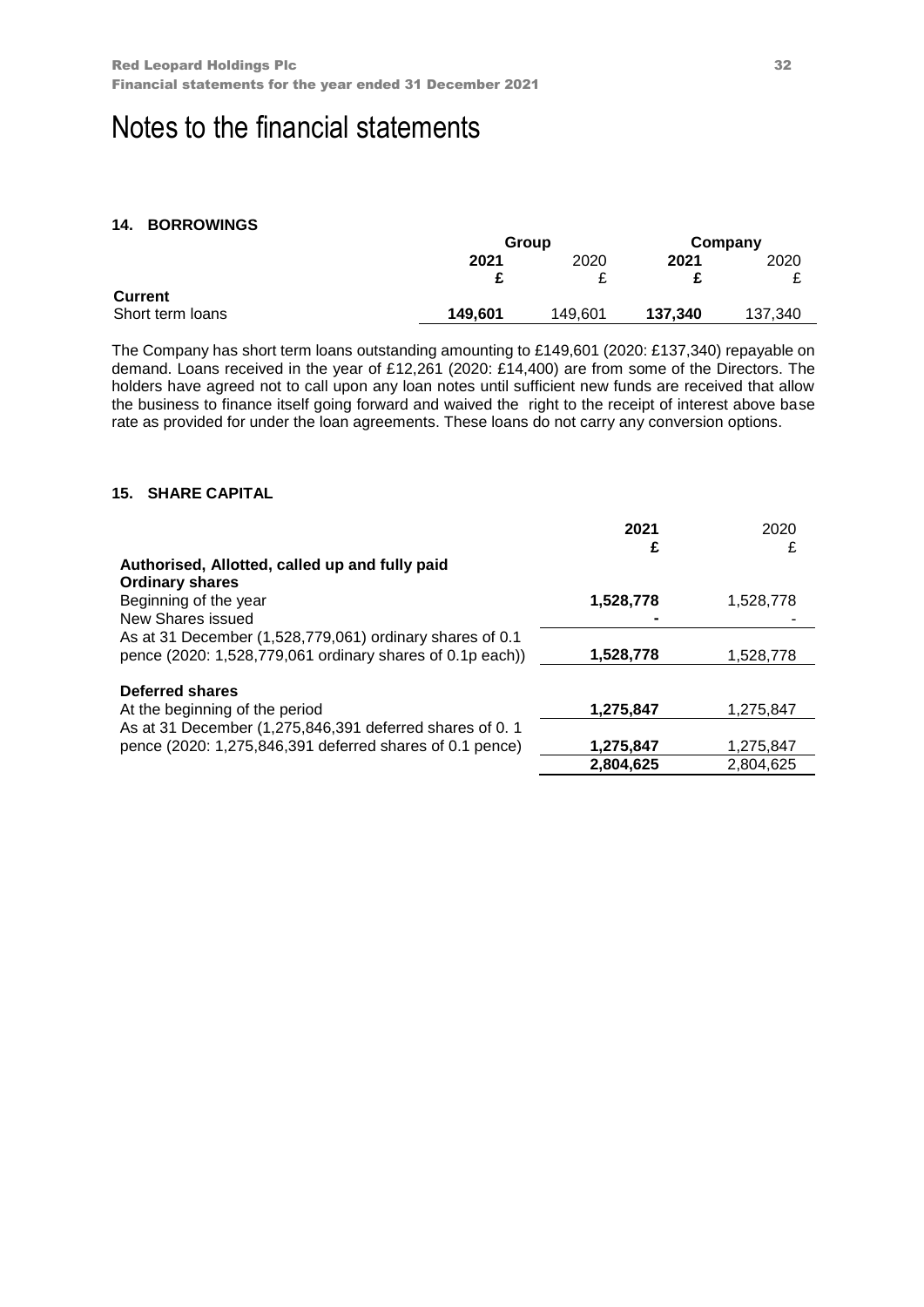## **16. SHARE-BASED PAYMENTS**

A reconciliation of option movements during the year is shown below:

|                                      | Year ended<br>31 December 2021 |                | Year ended<br>31 December 2020 |          |
|--------------------------------------|--------------------------------|----------------|--------------------------------|----------|
|                                      |                                |                |                                |          |
|                                      | Weighted                       |                |                                | Weighted |
|                                      | No. of                         | average        | No. of                         | average  |
|                                      | share                          | exercise       | share                          | exercise |
|                                      | options                        | price          | options                        | price    |
| Outstanding at the beginning of year | 42.495.406                     | 0.4            | 42.495.406                     | 0.4      |
| Issued during the year               |                                |                |                                |          |
| Expired during the year              |                                | $\blacksquare$ |                                |          |
| Exercisable at the end of the year   | 42,495,406                     | 0.4            | 42,495,406                     | 0.4      |

During 2017, the Company issued 22,495,406 options under the Company's 2013 Unapproved Share Option Scheme ("the Options"). The Options vest as follows: (a) 50% shall vest when the Company's share price reaches 0.4 pence per share or above for a continuous period of 30 trading days; and (b) 50% shall vest when the Company's share price reaches 0.6 pence or above for the same period. The Options have an exercise price of 0.1 pence per share and are exercisable for a period of 2 years from the relevant vesting date. Key inputs into the valuation of options include exercise price, expected life and volatility.

A further 20,000,000 options were issued under the Company's 2017 Unapproved Share Option Scheme (the "2017 Options") with an exercise price of 0.5 pence per share for the first 10,000,000 and 1.0 pence for the remaining 10,000,000. Under the 2017 Options, the options vest as follows: (a) 50% shall vest when the Company's share price reaches 0.5 pence per share or above for a continuous period of 30 trading days; and (b) 50% shall vest when the Company's share price reaches 1.0 pence or above for the same period. The Options are exercisable for 2 years from the relevant vesting date.

## **17. RECONCILIATION OF OPERATING LOSS TO NET CASH USED IN OPERATING ACTIVITIES**

|                                        | 2021     | 2020      |
|----------------------------------------|----------|-----------|
| Group                                  | £        | £         |
| Loss for the year                      | (13,662) | (13, 982) |
| Net finance charges                    |          |           |
| Decrease/(increase) in receivables     | (29)     | (2)       |
| Increase/(decrease) in payables        | 12,163   | 13,706    |
| Net cash used in continuing operations | (1,528)  | (278)     |
| Net cash outflow used in operations    | (1, 528) | (278)     |
| Company                                |          |           |
| Loss for the year                      | (17,662) | (13,982)  |
| Impairment                             | 4,000    |           |
| Net finance charges                    |          |           |
| Decrease/(increase) in receivables     | (29)     | (2)       |
| Increase/(decrease) in payables        | 12,163   | 13,706    |
| Net cash used in continuing operations | (1,528)  | (278)     |
| Net cash outflow used in operations    | (1,528)  | (278)     |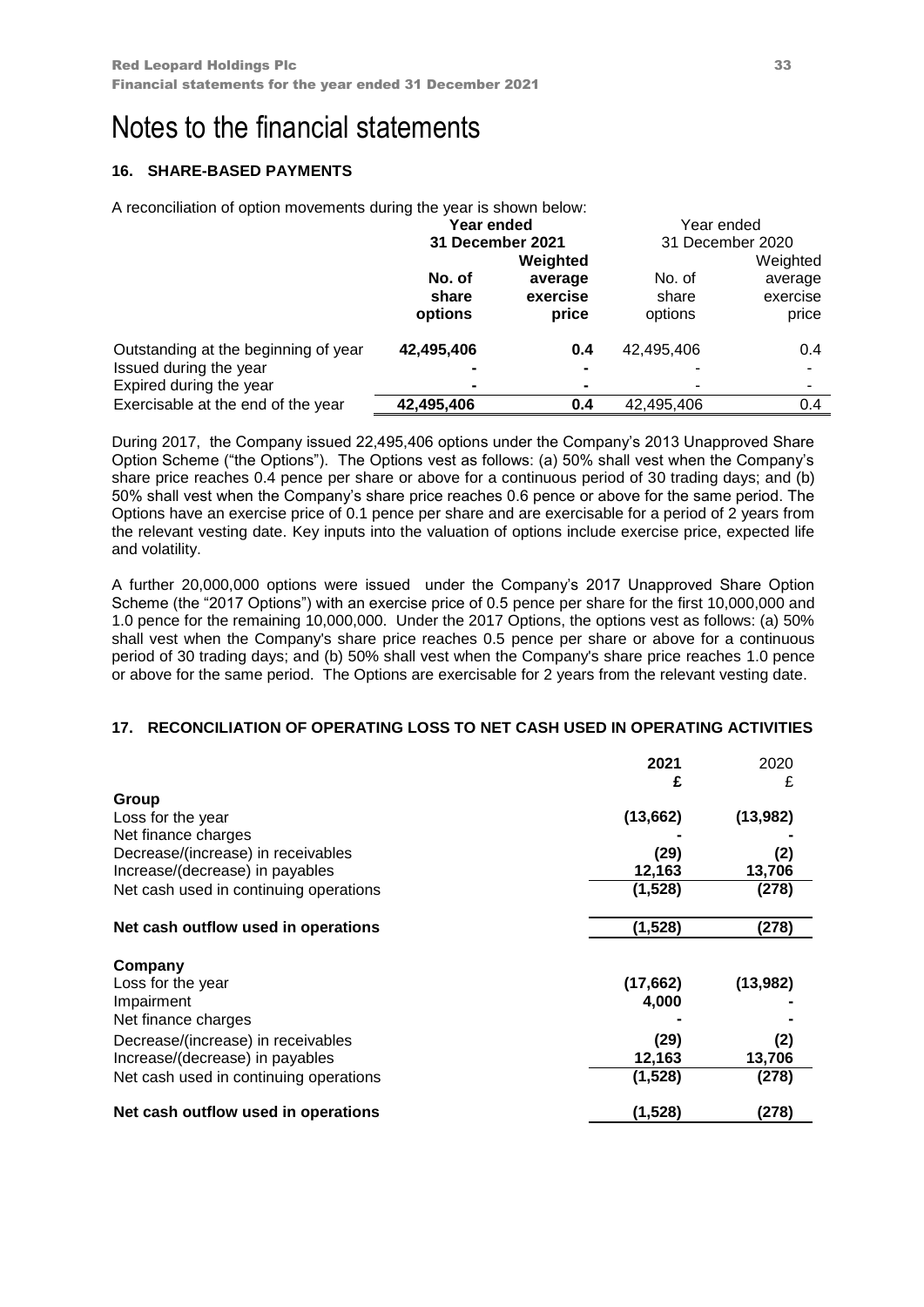## **18. PARENT COMPANY RESULT**

The company has taken advantage of the exemption contained within section 408 of the Companies Act 2006 not to present its own profit and loss account.

The loss for the year dealt with in the accounts of the company was £17,662 (2020: £13,982).

## **19. FINANCIAL INSTRUMENTS**

The carrying amounts presented in the statement of financial position relate to the following categories of assets and liabilities:

|                                                   | 2021       | 2020       |
|---------------------------------------------------|------------|------------|
| Group                                             | £          | £          |
| <b>Financial assets</b>                           |            |            |
| Loans and receivables:                            |            |            |
| Trade and other receivables                       | 240        | 211        |
| Cash and cash equivalents                         | 499        | 2,027      |
|                                                   | 739        | 2,238      |
| <b>Financial liabilities</b>                      |            |            |
| Financial liabilities measured at amortised cost: |            |            |
| Current:                                          |            |            |
| Loans                                             | (149, 601) | (137, 340) |
| Trade and other payables                          | (276,806)  | (277,598)  |
|                                                   | (426, 407) | (414,944)  |
|                                                   |            |            |
|                                                   | 2021<br>£  | 2020<br>£  |
| Company                                           |            |            |
| <b>Financial assets</b>                           |            |            |
| Loans and receivables:                            |            |            |
| Trade and other receivables                       | 240        | 211        |
| Cash and cash equivalents                         | 499        | 2,027      |
|                                                   | 739        | 2,238      |
| <b>Financial liabilities</b>                      |            |            |
| Financial liabilities measured at amortised cost: |            |            |
| Current:                                          |            |            |
| Loans                                             | (149, 601) | (137, 340) |
| Trade and other payables                          | (276,806)  | (277,598)  |
|                                                   | (426,407)  | (414,944)  |

The carrying values of the Group's financial assets and liabilities approximate to their fair values.

Financial assets comprise cash and cash equivalents, trade and other receivables and exclude prepayments.

The financial liabilities are all short-term liabilities and due on demand or within agreed contractual terms.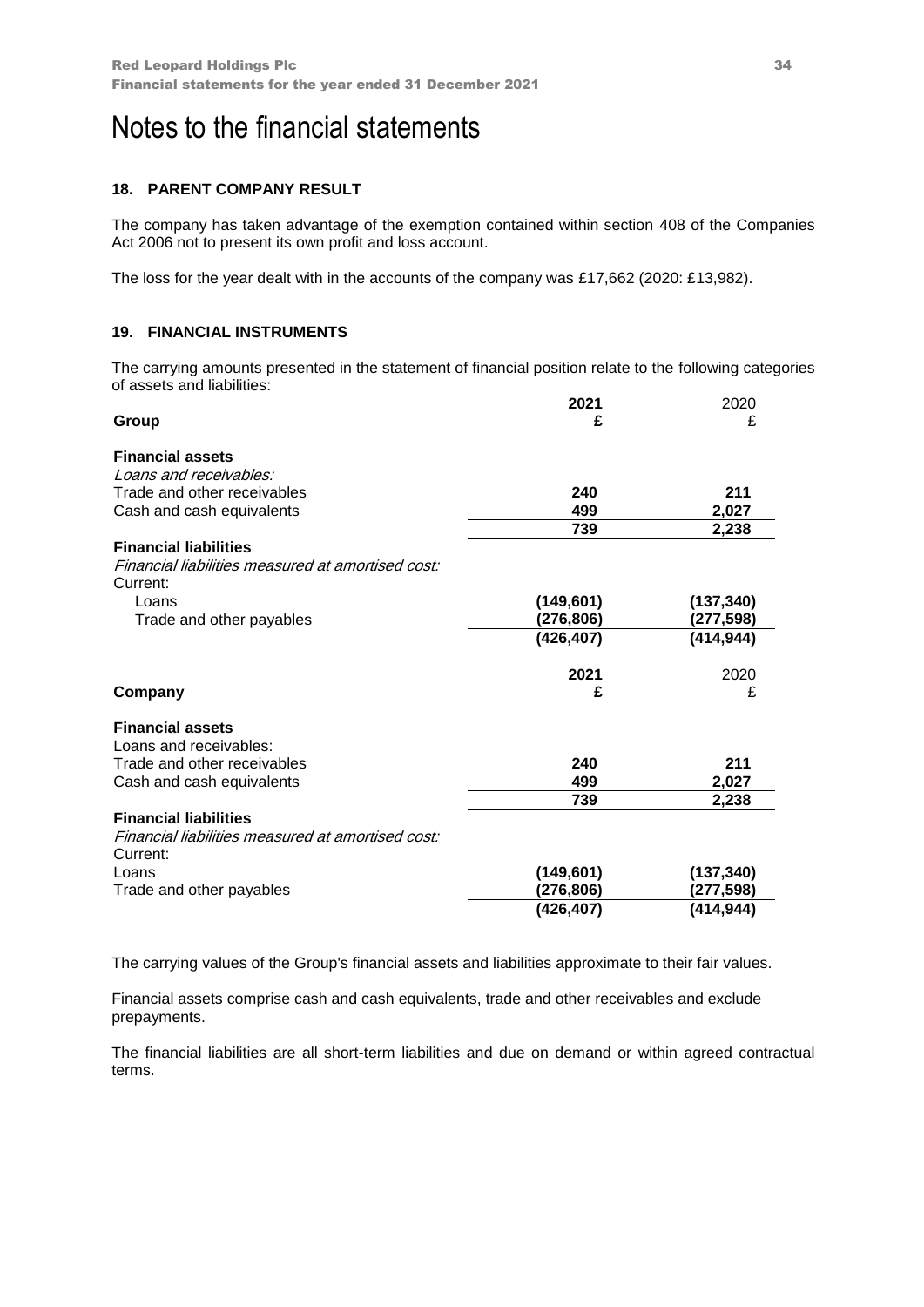## **19. FINANCIAL INSTRUMENTS (continued)**

### **Risk management**

The board is charged with managing the various risk exposures, including those which arose through holding the following financial instruments which apply to both the Group and the Company:

#### (a) Capital risk management

The Group manages its capital to ensure that all the companies within the Group will be able to continue as a going concern while maximising the return to equity holders, through optimisation of debt equity balance. The capital structure of the Group includes debt, consisting of borrowings, cash and cash equivalents and equity attributable to the equity holders of the parent. Where necessary additional loans are provided to the Group to ensure liquidity at critical times.

Capital for the reporting period under review is summarised as follows:

|                              | 2021<br>£  | 2020<br>£  |
|------------------------------|------------|------------|
| Total equity                 | (425, 668) | (412,006)  |
| <b>Borrowings</b>            | (149, 601) | (137, 340) |
| Cash and cash<br>equivalents | 499        | 2,027      |
| Capital                      | (574, 770) | (547, 319) |

## (b) Interest rate risk

The Group is exposed to interest rate risk as it has borrowings and cash and cash equivalent balances that are subject to variable interest rates. The Group does not enter into hedging transactions for the purposes of minimising its exposure to interest rate risk, but manages its exposure by monitoring the levels of interest payable and receivable on a regular basis.

At 31 December 2021 amounts on short term deposits totalled £499 (2020: £2,027). Loans receivables and loan notes are contracted at a fixed rate of interest.

#### (c) Liquidity rate risk

The Group's approach to liquidity risk is to ensure that sufficient liquidity is available to meet foreseeable requirements, by having adequate reserves, banking and borrowing facilities and by investing funds securely and profitably. The board further manages its exposure to liquidity risk by ensuring that cash flow forecasts and budgets are produced annually and monitored on a regular basis. All trade payables and borrowings have a maturity date of within one year.

#### (d) Credit rate risk

Credit risk refers to the risk that a third party will default on its contractual obligations resulting in financial loss to the Group. The Group manages the exposure to this risk by carrying out credit verification procedures on all clients and monitoring receivable balances on an ongoing basis. The Company's receivable balance principally comprises amounts due from other group companies for financing purposes.

## **20. RELATED PARTY TRANSACTIONS**

Loan notes held by John May and connected parties total £135,607 (2020: £123,346). The terms of the loan notes are detailed in Note 14.